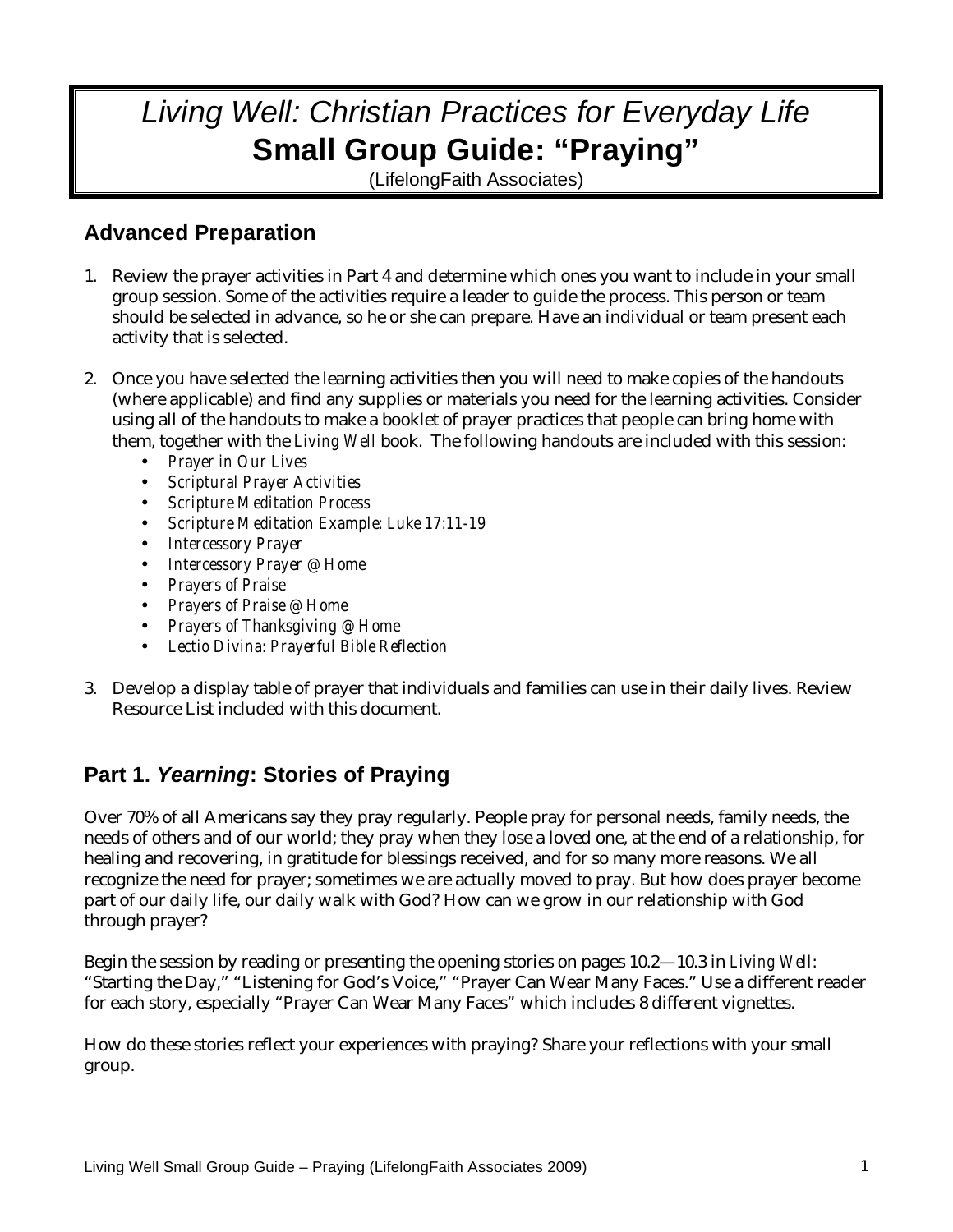## **Part 2.** *Reflecting***: Prayer in Our Lives**

The handout, *Prayer in Our Lives*, gives you an opportunity to name your current experience of praying by using the following six questions. Take a few minutes to complete the worksheet. (The complete set of questions is found on page 10.4 in *Living Well*.)

- 1. How is your prayer life today?
	- When do you pray?
	- Where do you pray?
	- What do you do during your prayer time: read the Bible, contemplate, listen to music, be silent, recite traditional prayers, etc.?
	- What do you pray for or pray about?
- 2. How has your prayer life changed or grown or evolved over the course of your life? What was your prayer life like when you were a child? a teenager? a young adult? a parent? a midlife adult? a grandparent? an older adult? (Answer as many as apply to you.)
- 3. Which prayer traditions have been helpful to you?
- 4. What new ways of praying have you tried? Have they been helpful?
- 5. When were the prayer times when you felt closest to God? Why?
- 6. Would you say that prayer is an integral part of your everyday life today?

After you complete the worksheet, take a few minutes to review your responses the six questions and identify what you have learned about your prayer life in your life.

Then, share 2-3 insights about prayer with your group. This is a faith-sharing experience so be sure to give each person time to share his or her insights without interruptions or discussion.

## **Part 3.** *Exploring***: The Christian Practice of Reading the Bible**

The Exploring section of the "Praying" chapter in *Living Well* (pages 10.5—10.7) is organized into five understandings or insights about prayer, each with several quotes from authors who through their writing serve as guides to the practice of prayer.

- 1. Prayer is relationship with God.
- 2. Prayer is opening our lives to God.
- 3. Prayer is being changed by God.
- 4. Prayer is being attentive to God and others.
- 5. Prayer is living.

Organize your group into 5 teams. Each team will take one of the five understandings of prayer and read the quotes in the *Living Well* book for their particular understanding of prayer. Then prepare a short presentation summarizing the content and explaining why this understanding of prayer is important for us.

#### **Alternative Presentation Methods**

Consider one of these other approaches for creating a presentation of your understanding of prayer:

- **Artwork.** Artwork provides a way to engage people in creatively presenting the understandings of prayer in *Living Well*. They can use a wide variety of art forms, depending on the interests and abilities of the individual or group: paintings, posters (with painting or photos or a blend of art forms), a photo essay, a collage, a banner, a mobile, etc.
- **Advertisement.** Have each team create an advertisement that communicates the importance of praying, using the content from the *Living Well* book and the results of their table group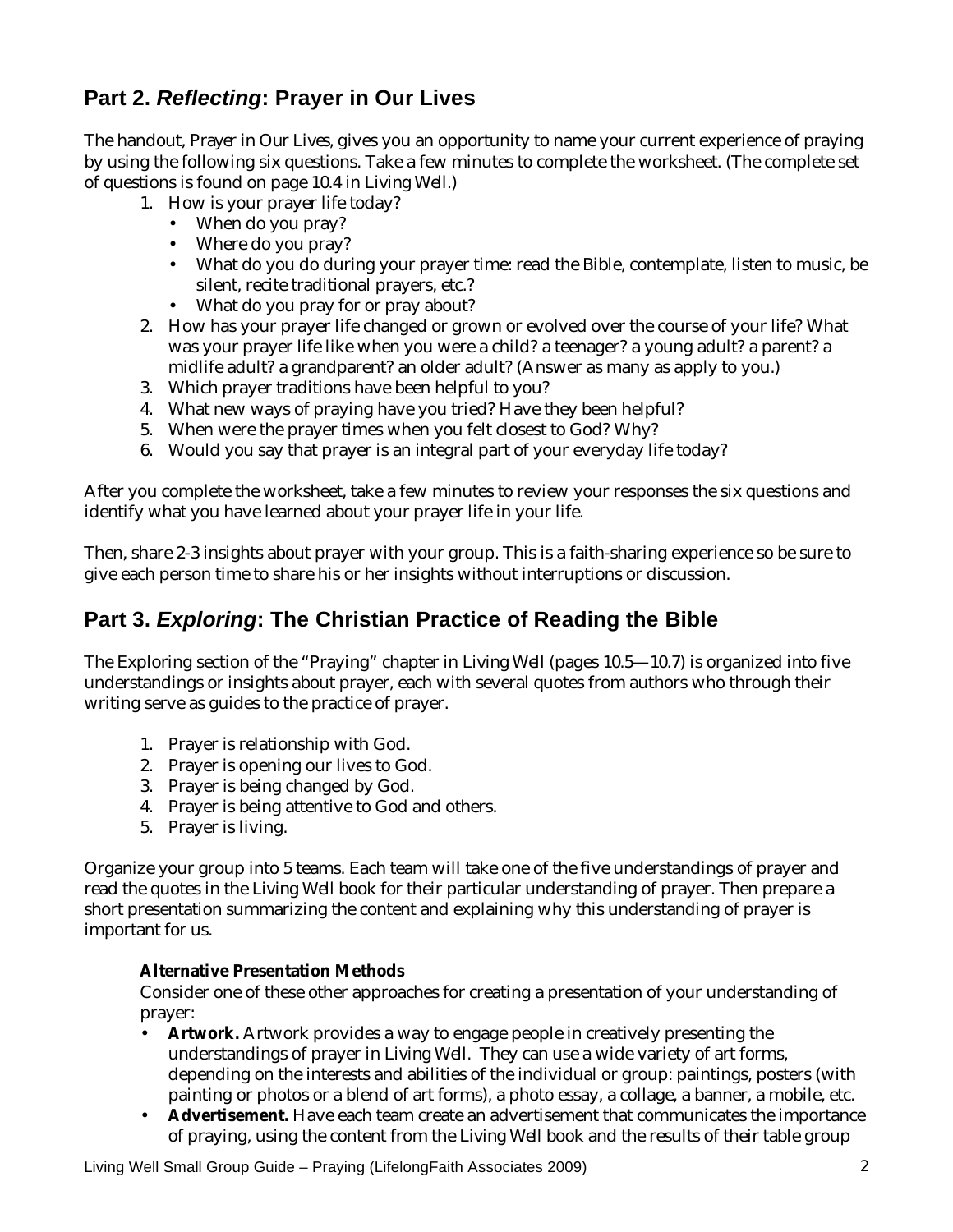discussion. People can use a variety of advertising methods, e.g., a 30 second TV or radio ad, a song, an ad in a magazine, poster advertisement, a billboard, etc. Here are several suggestions for creating an ad:

- 1. *Focus the Ad:* In short phrases clearly identify what you want to communicate.
- 2. *Select the Advertising Approach:* Think about all the types of advertisements in magazines and on the radio and television. Select your approach.
- 3. *Design the Ad:* Combine your content or message with your advertising method to create your unique promotion. Add color or artwork or whatever else will enhance your promotion.
- **Drama.** Create a dramatic enactment or role play to illustrate an understanding of prayer: create a storyline, identify characters, write a script, add music (if appropriate), and develop the production. To be successful when conducting a role play or drama, it helps to know different ways to set it up (scripting):
	- *Free form*. Prepare a general scenario and ask the actors to fill in the details themselves.
	- *Prescribed*. Prepare a script with a well-prepared set of instructions that state the facts about the roles they are portraying and how they are to behave.
	- *Partially prescribed*. Provide extensive background information about the situation and the characters to be portrayed but do not tell the actors how to handle the situation.
	- *Replay life*. Ask the actors to reenact an actual situation that they have faced.
	- *Dramatic reading*. Provide the actors with a previously prepared script to act out.

When each team is ready, begin with theme 1 and have each group present their summary.

After the last presentation discuss the following questions as a group:

- What wisdom about prayer did you gain from the spiritual guides in the *Living Well* book?
- What does prayer mean to you now?
- What are two or three things you need to keep in mind when you think about prayer?

## **Part 4.** *Living***: Application of the Christian Practice to Daily Life**

#### **Part 1. Developing the Practice of Praying**

The "Living" section in the "Praying" chapter (pages 10.8—10.14) serves as a guide for developing or enhancing one's prayer life. The following activities provide a way to experience a variety of prayer styles and practices that people can integrate into their daily prayer life. Each activity has a suggested process for conducting the activity.

#### **Activity 1. One-Minute and Five-Minute Experiments in Prayer (pages 11.10—11.11 in** *Living Well***)**

- Conduct a demonstration of each of the "experiments in prayer" on pages 11.10—11.11 in *Living Well*.
- Explain the One-Minute process and then provide a demonstration. Do the same for the Five-Minute process.
- Discuss how you can integrate each prayer practice into your prayer life.

#### **Activity 2. Contemplative Center Prayer (page 10.12 in** *Living Well***)**

- Prepare an environment that is conducive to Contemplative Centering Prayer (instrumental music, dimming the lights).
- Introduce Contemplative Centering Prayer using the description on page 10.12.
- Share the two Scripture passages: Psalm 63:1-5 and Romans 8:26-27.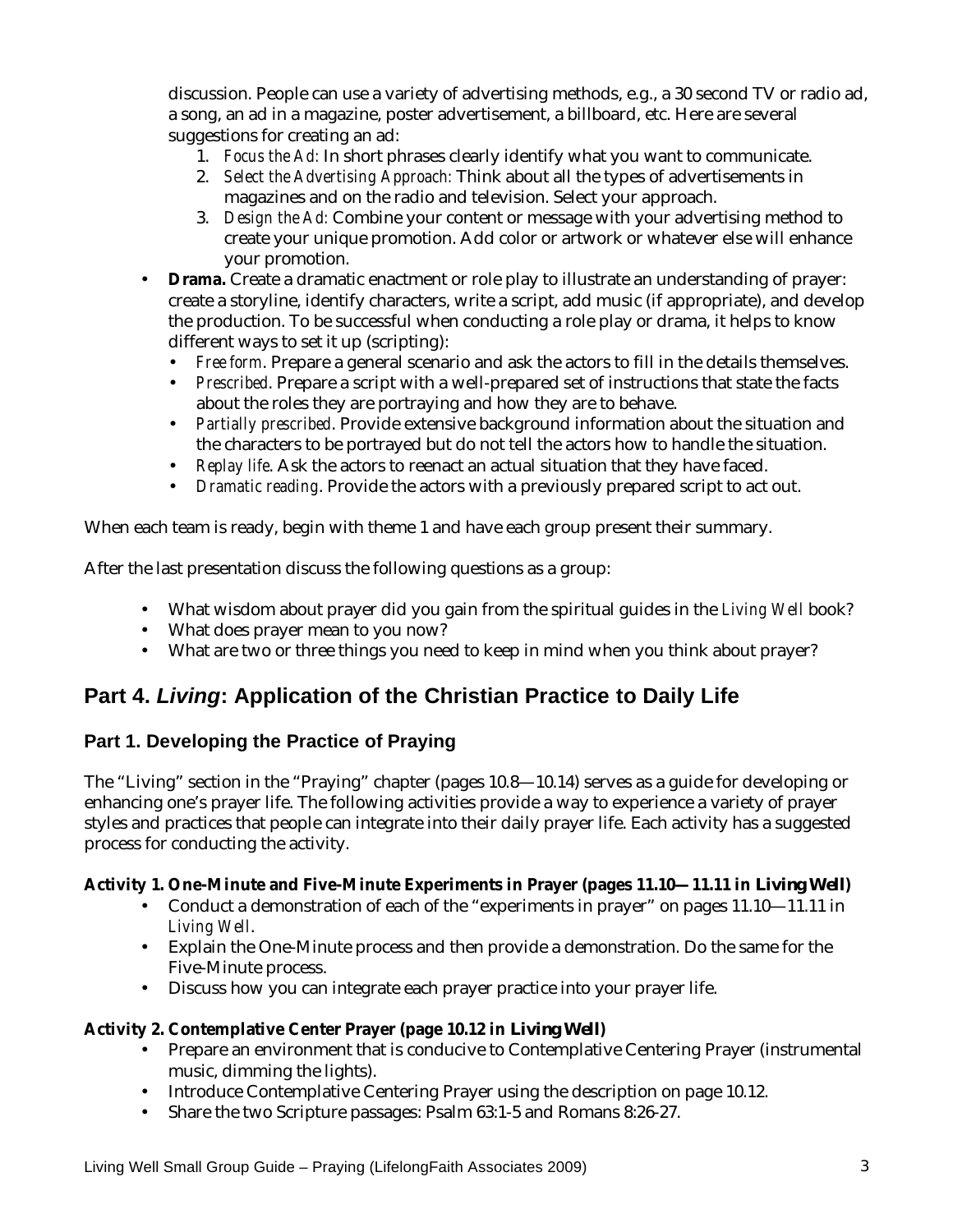- Explain the process and then guide people through an experience of Contemplative Centering Prayer.
	- 1. Choose a quiet space where you can be comfortable and where you can be
	- 2. uninterrupted and uninhibited.
	- 3. Once you are comfortable, light a candle, take a few deep breaths, and relax. Then set the timer or stop watch for twenty minutes.
	- 4. Close your eyes and recall your desire to just be in God's presence.
	- 5. Choose a simple word, phrase or verse from Scripture that expresses your desire for God (e.g., love, peace, grace, Jesus, Good Shepherd).
	- 6. When thoughts or feelings come into your mind, let them go. Do not give into them or allow them to take you away from God's presence. Distractions will come; this is normal. Think of this kind of prayer as the prayer of "letting go." Don't be surprised if you spend the whole prayer period letting go of thoughts and feelings. Over time you will experience something happening in your life: a new sense of peace, a new awareness of God's great love for you. Be patient! Prayer takes practice.
	- 7. Rest in the center of God's love. Trust that the Holy Spirit, who abides in the depths of your spirit, will connect you with God.
	- 8. When your prayer has ended, slowly come back to the here and now.
- Discuss how you can integrate Contemplative Centering Prayer into your prayer life.

#### **Activity 3. Scriptural Prayer (page 10.12—10.13 in** *Living Well***)**

- Prepare an environment that is conducive to Scriptural Prayer. Light one or more candles.
- Introduce Scriptural Prayer using the description on pages 10.12—10.13.
- Share the two Scripture passages: Psalm 119:105-106 and Ephesians 5:19-20.
- Explain the process and then guide people through an experience of Scriptural Prayer.
	- 1. Choose a passage from Scripture, about five to ten verses in length. You might choose one of your favorite passages, a Scripture reading from the previous or coming Sunday, or use an index to help you locate a passage that seems to be appropriate for the time or occasion.
	- 2. Choose a comfortable place where you can be uninterrupted and uninhibited.
	- 3. Light a candle. Take a few moments to get your body in harmony with your spirit. Sometimes it helps to take a few deep breaths or stretch your body, then relax.
	- 4. Acknowledge God's presence with you. Ask God to send the Spirit to be with you and guide you in this time of reflection.
	- 5. Read the passage you have chosen slowly, out loud, listening carefully to it. You might want to pause after a sentence or phrase.
	- 6. Say the words or phrases that struck you. Do not discuss them, just say them.
	- 7. Read the passage a second time, slowly and prayerfully.
	- 8. Consider the message the passage might have for you: a challenge, an affirmation, or an insight. If you are doing this with others, you could invite them to share what comes to mind.
	- 9. Read the passage a third time, slowly and prayerfully.
	- 10. Pause for about ten minutes of silence and allow the Spirit to speak to you. If no words or thoughts come, just sit in the silence. Sometimes God touches us in ways we cannot know.
	- 11. Following your quiet time, consider how the passage calls you to action. Is there something you need to do to make the Scripture alive for you here and now?
	- 12. Close with a brief prayer of thanksgiving or praise to God for the gift of the Spirit.
- Discuss how you can integrate Scriptural Prayer into your prayer life.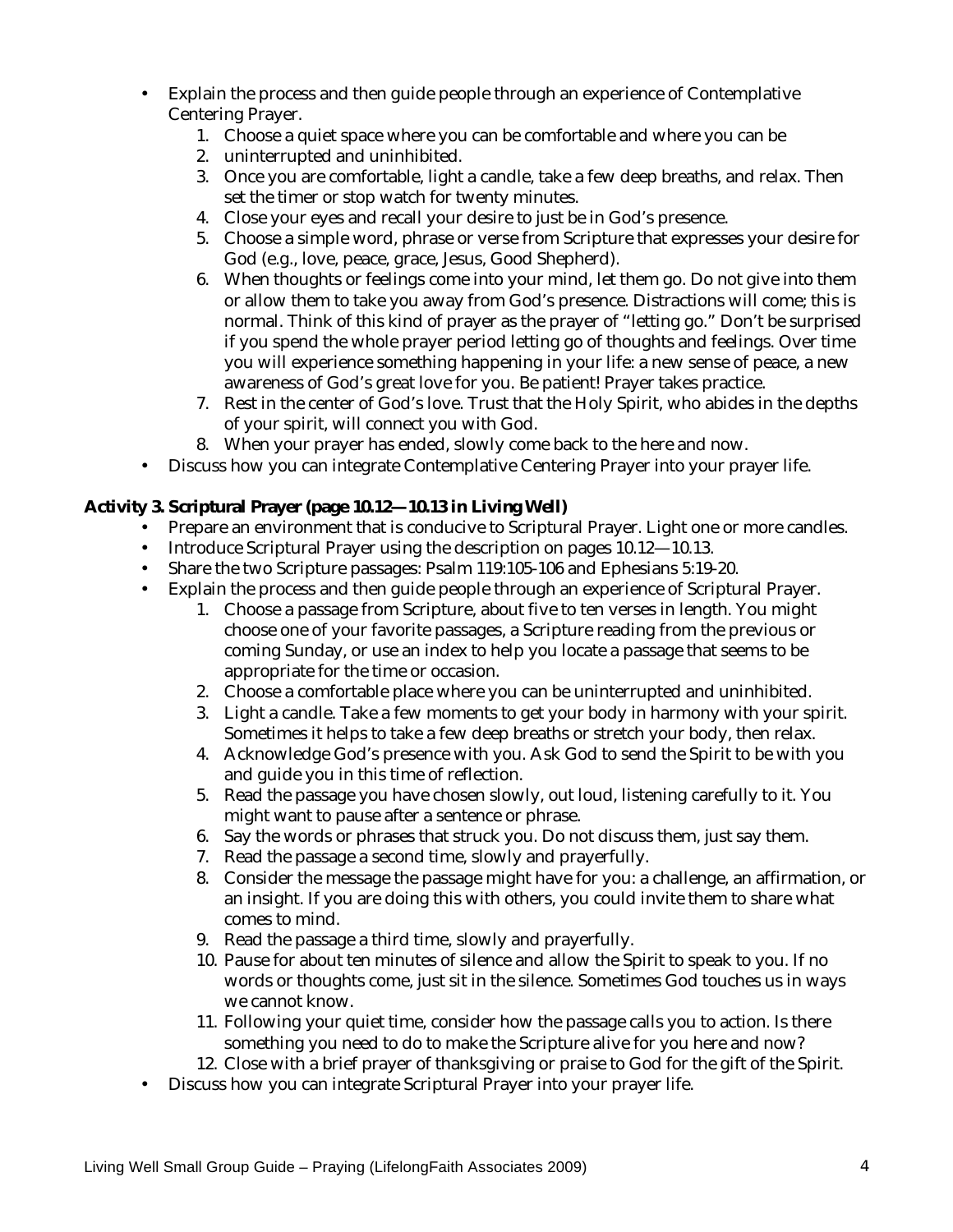**Alternative Activity:** Use the handout, *Scripture Meditation*, to guide the group through a second form of scriptural prayer. You can use as an alternative to Activity #3. The process is outline on the handout with an example of the process in action using Luke 17:11-19.

#### **Activity 4. Intercessory Prayer (page 10.13 in** *Living Well***)**

- Prepare an environment that is conducive to prayer. Light one or more candles.
- Introduce Intercessory Prayer using the description on page 10.13.
- Share the two Scripture passages: Ephesians 6:18 and Philippians 4:4, 6-7.
- Invite people to take several minutes to recall the needs and concerns they want to pray for. Provide the group with the following categories to guide their reflection:
	- o the needs and concerns of your family/household and friends,
	- o the needs and concerns of people in your local church and community,
	- o the needs and concerns of people around the world.
- Begin with an opening prayer and then ask people to offer their prayer intentions. The response to each prayer petition can be "Lord, hear us."
- Close by praying the Our Father together as a group.
- Discuss how you can integrate Intercessory Prayer into your prayer life.

**Alternative Activity:** Use the handout, *Intercessory Prayer*, for a second way to teach intercessory prayer.

**At Home:** The handout, *Intercessory Prayer @ Home*, has a number of activities that you can use in a session or send home with people.

#### **Activity 5. Praise Prayer (page 10.14 in** *Living Well***)**

- Prepare an environment that is conducive to prayer.
- Introduce Praise Prayer using the description on page 10.14.
- Share the Scripture passage: Psalm 95:1-2, 6-7.
- Invite people to take several minutes to compose one or more prayers of praise. Provide the group with the following examples:
	- o "God, you are good and wonderful. We praise you."
	- o "God, we praise you for the mystery that is you."
	- o "God, we believe that you are holy and awesome."
	- o "We praise you for your majesty, O God."
- Begin with an opening prayer and then ask people to offer their prayers of praise.
- Close by praying Psalm 95:1-2, 6-7. or other Psalm of praise.
- Discuss how you can integrate Praise Prayer into your prayer life.

**Alternative Activity:** Use the handout, *Prayers of Praise*, for a second way to teach intercessory prayer.

**At Home:** The handout, *Prayers of Praise @ Home*, has a number of activities that you can use in a session or send home with people.

#### **Activity 6. Prayers of Thanksgiving (page 10.14 in** *Living Well***)**

- Prepare an environment that is conducive to prayer.
- Introduce Thanksgiving Prayer using the description on page 10.14.
- Share the Scripture passage: Psalm 92:1-4.
- Invite people to take several minutes to compose one or more prayers of thanksgiving. Families can work together to compose their prayers.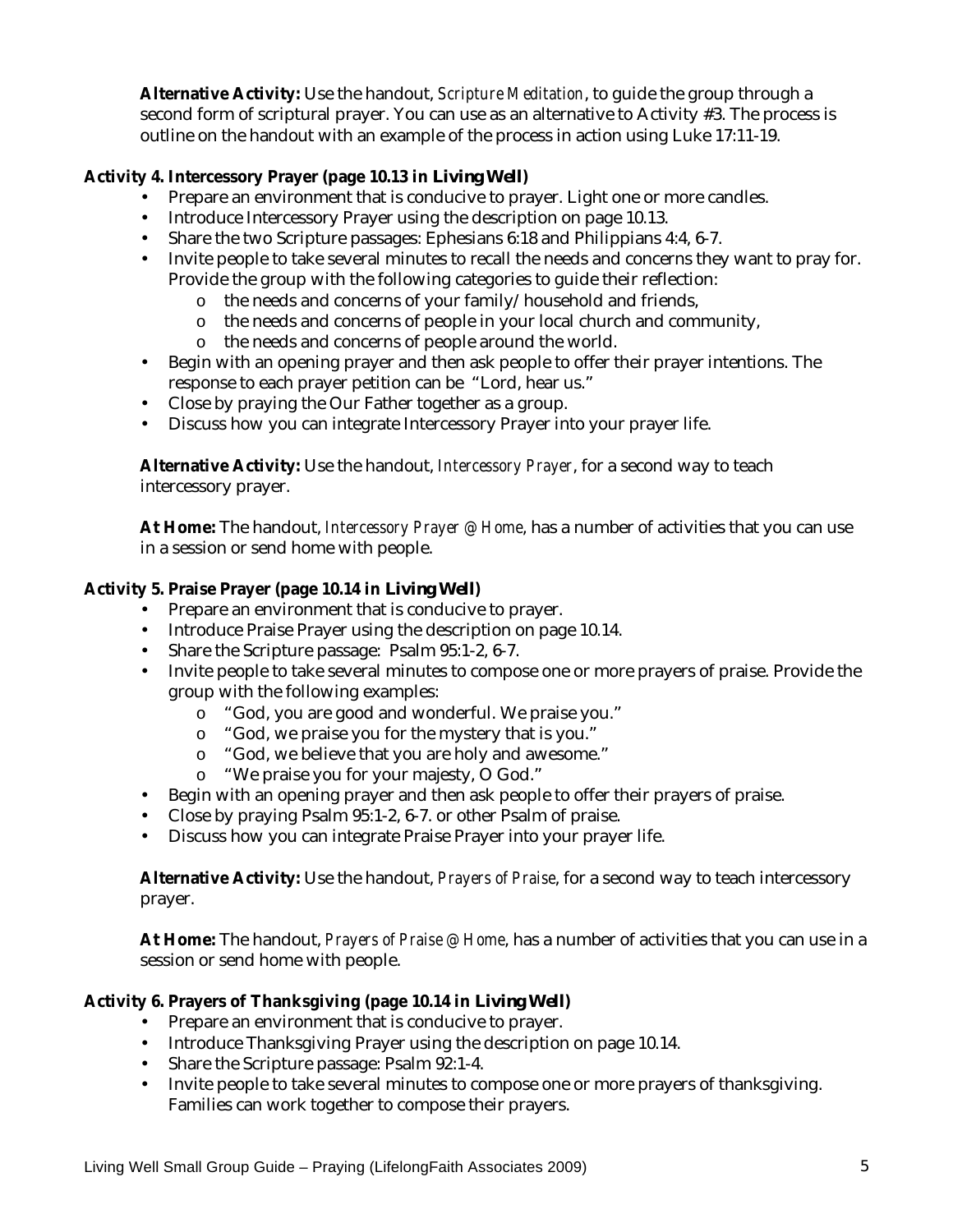- Begin with an opening prayer and then ask people to offer their prayers of thanksgiving. Respond to each prayer of thanksgiving with: "We thank you, God" or "We are grateful for your goodness."
- Close by praying Psalm 92:1-4 or other Psalm of thanksgiving.
- Discuss how you can integrate Thanksgiving Prayer into your prayer life.

**At Home:** The handout, *Prayers of Thanksgiving @ Home*, has a number of activities that you can use in a session or send home with people.

#### **Activity 7. Lectio Divina: Prayerful Bible Reflection**

Use the handout, *Lectio Divina*, to guide participants through an experience of Lectio Divina. Select an appropriate passage from the Bible for the experience.

#### **Part 2. Developing a Plan for Living the Practice**

#### **1. Reflecting on the Prayer Experiences**

Reflect on your experience of the prayer activities using the questions below.

- Which prayer styles did you like best? Why?
- Which ones did you like least? Why?
- How did you feel God's presence through these prayer experiences?
- Which prayer styles do you (or your household) want to start using in your prayer life?

Share your reflections on the questions with the group. Remind people that this is a storytelling experience so be sure to give each person/family time to share their story without interruptions or discussion.

#### **3. Developing a Prayer Plan (Living Well pages 10.8—10.10)**

Take several minutes to plan for how you are going to strengthen your practice of Praying. Review the variety of prayer styles that can be part of your prayer life and create your own prayer plan.

#### **1. Prayer Styles**

*Which prayer styles do you want to include in your prayer plan?* 

- One-Minute Prayer
- Five-Minute Prayer
- Contemplative Prayer
- Scriptural Prayer
- Intercessory Prayer
- *2.* **Prayer Time**
	- *When will you make time for prayer in your day or week (upon rising, before bedtime, meal time breakfast or dinner, etc.)?*

#### **3. Prayer Place**

*Where will you pray (at the table, in the car, outdoors, quiet room in the house, etc.)?* 

After everyone has created their prayer plans, share ideas from you plan with the group.

### **Part 5.** *Praying***: Prayer for the Practice**

Conclude in prayer using the prayers in the "Praying" chapter on page 10.16 in *Living Well*.

Living Well Small Group Guide – Praying (LifelongFaith Associates 2009) 6

- Prayers of Praise
- Prayers of Thanksgiving
- Lectio Divina
- Spontaneous Prayer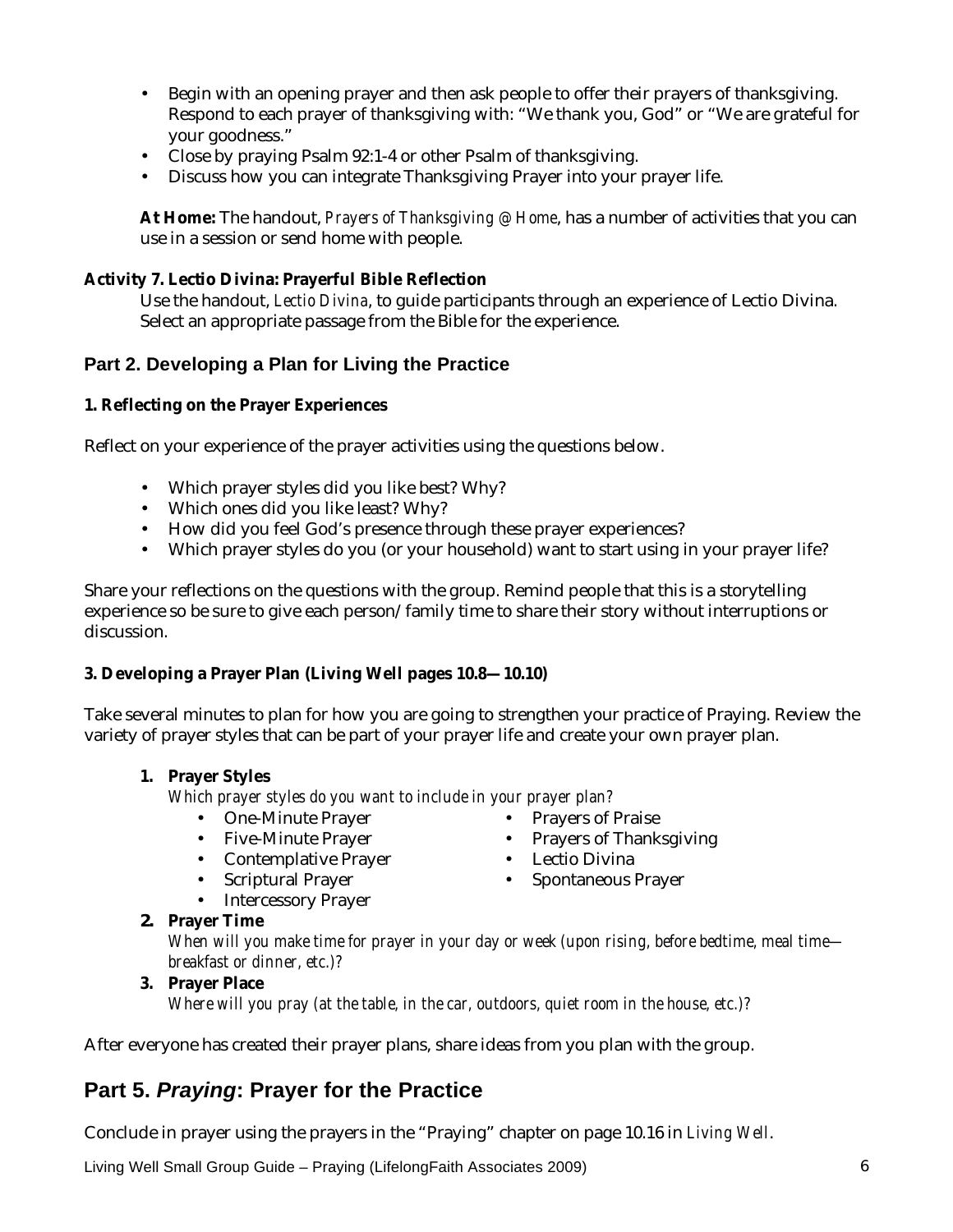# **Prayer in My Life**

*Complete this reflection as an individual, focusing on your personal prayer life, or as a whole family, focusing on family prayer.* 

- **1. How is your prayer life today?** 
	- When do you pray?
	- Where do you pray?
	- What do you do during your prayer time: read the Bible, contemplate, listen to music, be silent, recite traditional prayers, etc.?
	- What do you pray for or pray about?
- **2. How has your prayer life changed or grown or evolved over the course of your life?** What was your prayer life like when you were a child? a teenager? a young adult? a parent? a midlife adult? a grandparent? an older adult? (Answer as many as apply to you.)
- **3. Which prayer traditions have been helpful to you?**
- **4. What new ways of praying have you tried? Have they been helpful?**
- **5. When were the prayer times when you felt closest to God? Why?**
- **6. Would you say that prayer is an integral part of your everyday life today?**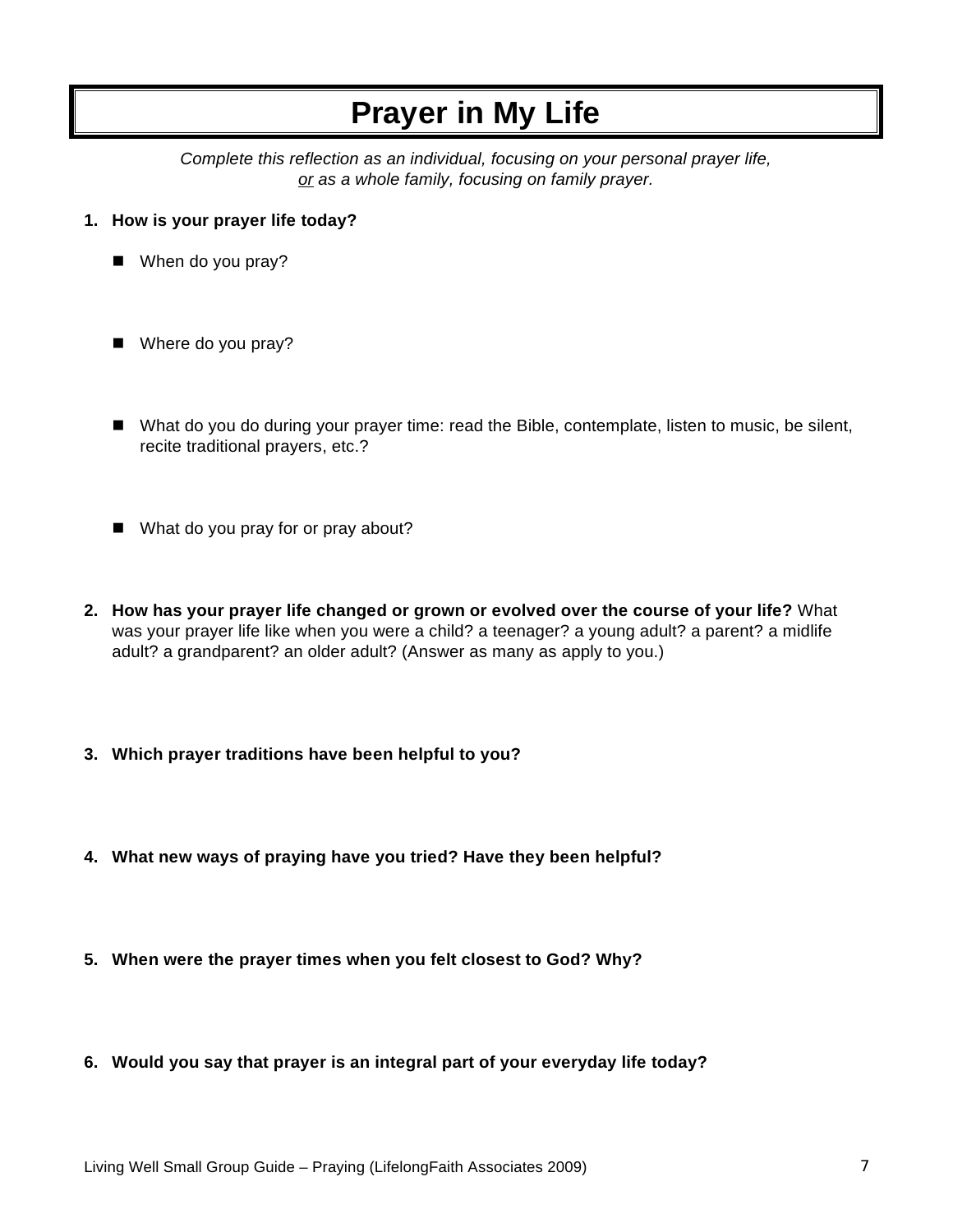# **Scripture Meditation**

**1.** Introduce the Scripture Meditation activity using the following information (feel free to put this in your own words): *Christians believe that the Bible is the living Word of God. For this Word to speak to us, though, we must read and reflect on it. We must hear what the Lord is saying to us through the particular Scripture reading. Meditation uses the mind and the heart to help us hear the word of the Lord. It engages the faculties of thinking and imagination (our minds), the love we have for God (our hearts), and also the resolutions we make to live better Christian lives (our "hands and feet").*

*St. Ignatius of Loyola taught an approach to mediating on the Scriptures. He deeply believed in the value of*  fully engaging our imaginations in our reading and reflecting on the meaning to be found in the Bible. This is *the practice Ignatius called "Application of the Senses." The pray-er "applies" each of his or her senses to the reading, using imagination to "hear" the words and sounds of the scene, to "see" the sights, to "smell" the smells, to "taste" the food, dust, and drink, and to "feel" textures, dirt, skin, etc.*

#### **2. Select a Scripture passage**. Choose a Scripture passage that is conducive to meditation. Examples:

- The Young Jesus (Luke 2:41-50)
- Temptation in the Desert (Matthew 4:1-11)
- Calling of the First Disciples (Luke 5:1-11)
- Calming of the Storm (Mark 4:35-41)
- The Woman in Simon's House (Luke 7:36-50)
- Jesus Instructs the Disciples (Mark 6:7-13)
- The Sermon on the Mount (Matthew 5-7)
- Miracle of Cana (John 2:1-12)
- "Who Do People Say I Am?" (Matthew 16:13-17)
- Curing of the Blind Man of Jericho (Luke 18:35-43)
- The Miracle of the Loaves (John 6:1-13)
- Woman Caught in Adultery (John 8:1-11)
- Jesus and Zacchaeus (Luke 19:1-10)
- The Woman at the Well (John 4:5-42)
- The Man Born Blind (John 9:1-41)
- Raising of Lazarus (John 11:1-44)
- The Rich Young Man (Matthew 19:16-22)
- Driving Out the Money Changers (Mark 11:15-17)
- Washing the Apostles' Feet (John 13:1-20)
- The Mount of Olives (Luke 22:39-46)
- The Crucifixion (Luke 23:33-49)
- The Disciples on the Way to Emmaus (Luke 24:13-35)
- **3. Settle down**. Take a few minutes to help everyone settle down in the place of prayer. Encourage them to sit with their spine straight, feet on the floor, knees slightly apart, hands on your lap, eyes closed. Ask them to breathe deeply and slowly; to be aware of the sounds around them; to quiet themselves and be still. Play some quiet instrumental music to set a prayerful environment.
- **4. Pray to the Holy Spirit**. Remind the group that they are in God's presence. Ask them to feel the warmth and the love. As they slowly inhale and exhale, ask the Holy Spirit to help them pray and to hear what the Lord is saying to them.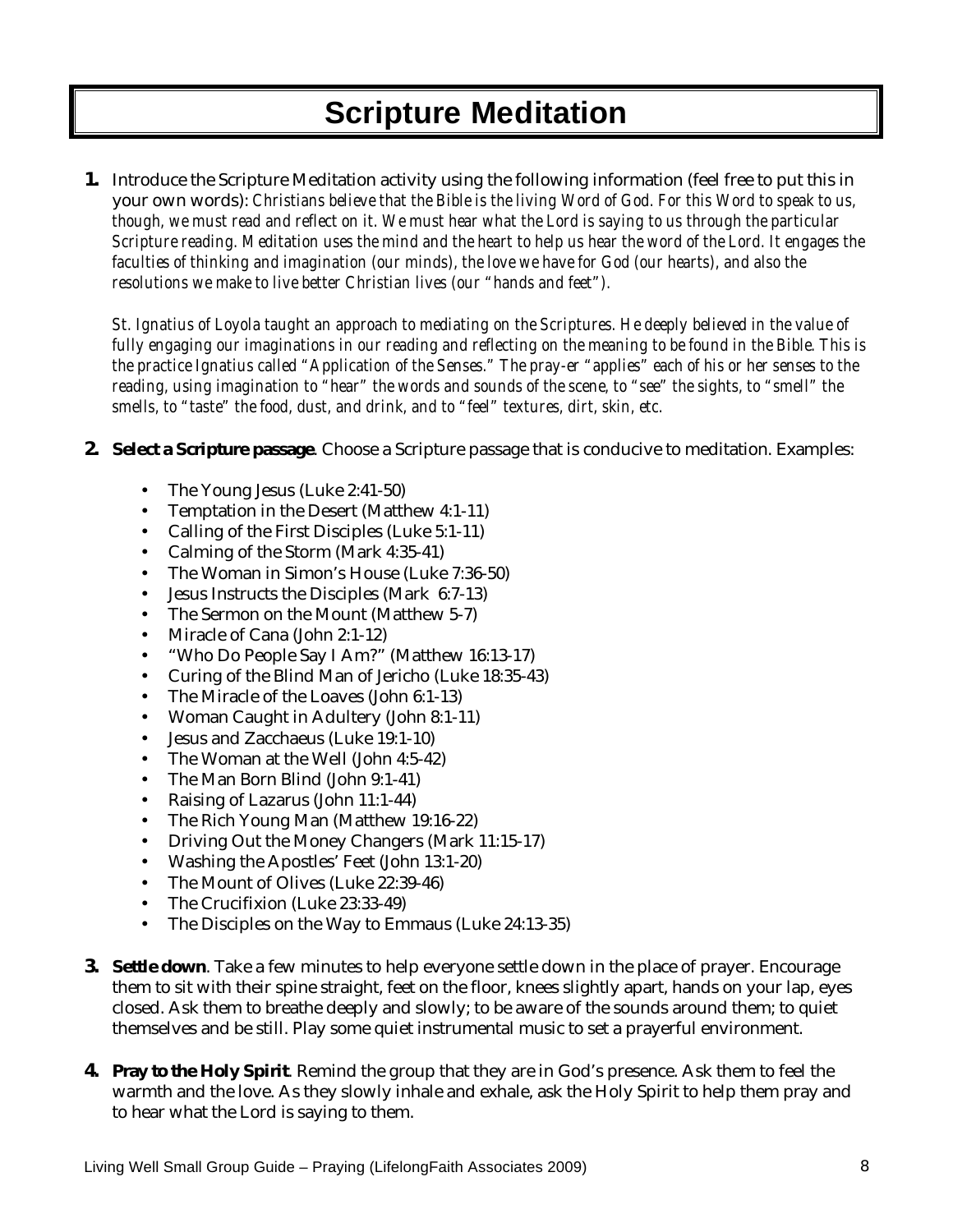- **5. Read the Scripture passage slowly and meditatively**.
- **6. Meditate on the Scripture passage.** 
	- **Observe**. Ask everyone to step into the story and become a part of it. Imagine yourself as one of the disciples traveling with Jesus. What is happening? What kind of day is it? Who is with Jesus? What is Jesus doing? What does he say? What is the crowd or individual saying or doing?

Depending on the passage or story selected, ask everyone to imagine themselves as the person who encounters Jesus. Why do you approach Jesus? What does Jesus say or do to you? What happens to you? What are your feelings? What do you do after your encounter with Jesus? etc. Invite them to write their observations in a journal or on paper.

- **►** Reflect. Invite everyone to reflect on the meaning of the passage or story. What does this story mean? What is Jesus saying to us? What is his challenge to us? What is the Gospel author stressing in this story? What strikes you as the main point? etc. Invite them to write their reflections in a journal or on paper.
- **Listen**. Invite everyone to apply the story or passage to their lives. What word is being spoken to you in this Bible passage? Are you willing to listen to Jesus' answer? Prayerfully ask, "What, Lord, are you saying to me in this reading?" Invite them to write their response to the question in a journal or on paper.
- **7. Make a resolution.** Now invite everyone to resolve to do something about the insights they have gained. Whatever the resolution, ask them to thank the Lord for the moments he spent with them and for any insights they received. Invite them to write their resolution in a journal or on paper.
- **8. Reflect together on the experience.** Invite everyone to share their feelings and reflections on the meditation experience.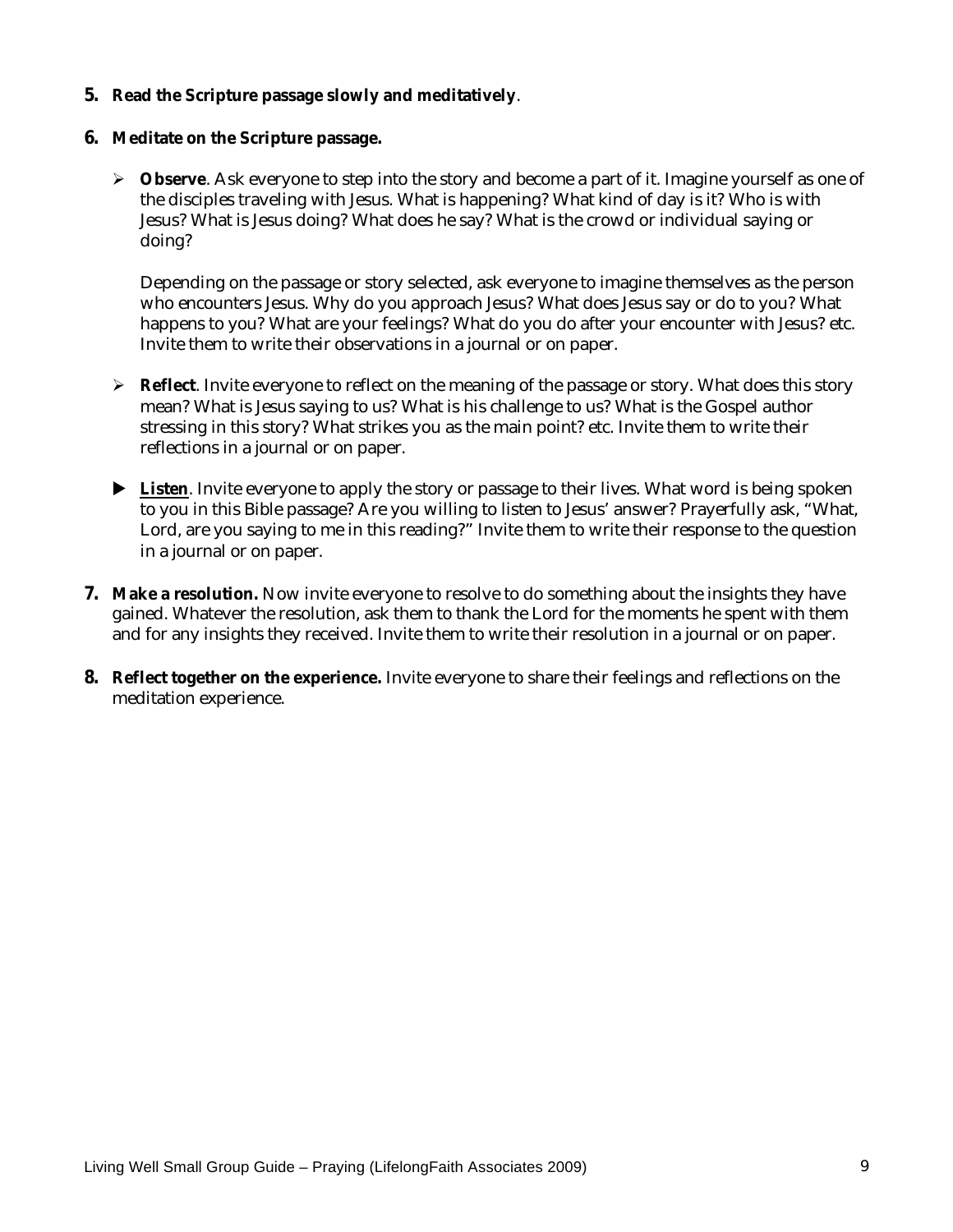#### **1. Settle down.**

Take a few minutes to help everyone settle down in the place of prayer. Encourage them to sit with their spine straight, feet on the floor, knees slightly apart, hands on your lap, eyes closed. Ask them to breathe deeply and slowly; to be aware of the sounds around them; to quiet themselves and be still. Play some quiet instrumental music to set a prayerful environment.

#### **2. Pray to the Holy Spirit.**

Remind the group that they are in God's presence. Ask them to feel the warmth and the love. As they slowly inhale and exhale, ask the Holy Spirit to help them pray and to hear what the Lord is saying to them.

#### **3. Read the Scripture passage slowly and meditatively.**

#### **4. Meditate on the Scripture passage.**

- **Observe**. Step into the story and become a part of it. What is happening? What kind of day is it? Hot? What is the road like? Dusty? Who is with Jesus? Imagine yourself as one of the disciples traveling with Jesus. You can't wait to get to town to get a drink of water. See the diseased men, the sores on their arms and faces. They cover their faces. Perhaps they ring a bell to warn travelers away. Then, suddenly, you hear them cry out to Jesus. He looks at them. What is his reaction? Does he approach them? What is your reaction? Do you want your friend and teacher Jesus to shy away from them? Are you afraid he will catch their disease? Are you afraid that you will? Listen to his words. What do they mean? Do you think the men will be cured? What is their reaction? How are the other disciples reacting?

Now imagine that you are one of the sick persons. You walk away to go to the priests when suddenly you are cured. What do you do? Do you come back and thank Jesus? If you don't, what do you do? Why?

Now focus on the Samaritan. He grabs Jesus' feet. He cries with joy. He thanks Jesus and praises him. Listen to Jesus' words. Does he sound disappointed with others who were also cured? What does he mean when he says, "Your faith has saved you"?

Invite them to write their observations in a journal or on paper.

- **Reflect**. What does this story mean? Is it about physical sickness or spiritual sickness? Does it focus on the mercy of Jesus, his compassion for the rejected ones? Is it a call to faith? Is it about gratitude? courage? obedience to the word of the Master? What is Luke stressing in this story? What strikes you as the main point? Invite everyone to write their reflections in a journal or on paper.
- **Listen**. What word is being spoken to you in this Bible passage? Do you have a spiritual sickness eating away at you that Jesus wants to touch and cure? Do you have the courage to approach Jesus to ask for his help and salvation? Are you willing to listen to his answer? What you need for the cure? Are you weak in faith? Do you need Jesus to strengthen your faith? Or perhaps he is telling you to say thank you for all that you have been given. Will you be like the Samaritan who came back to offer thanks? Or are you like the ones who take their healing for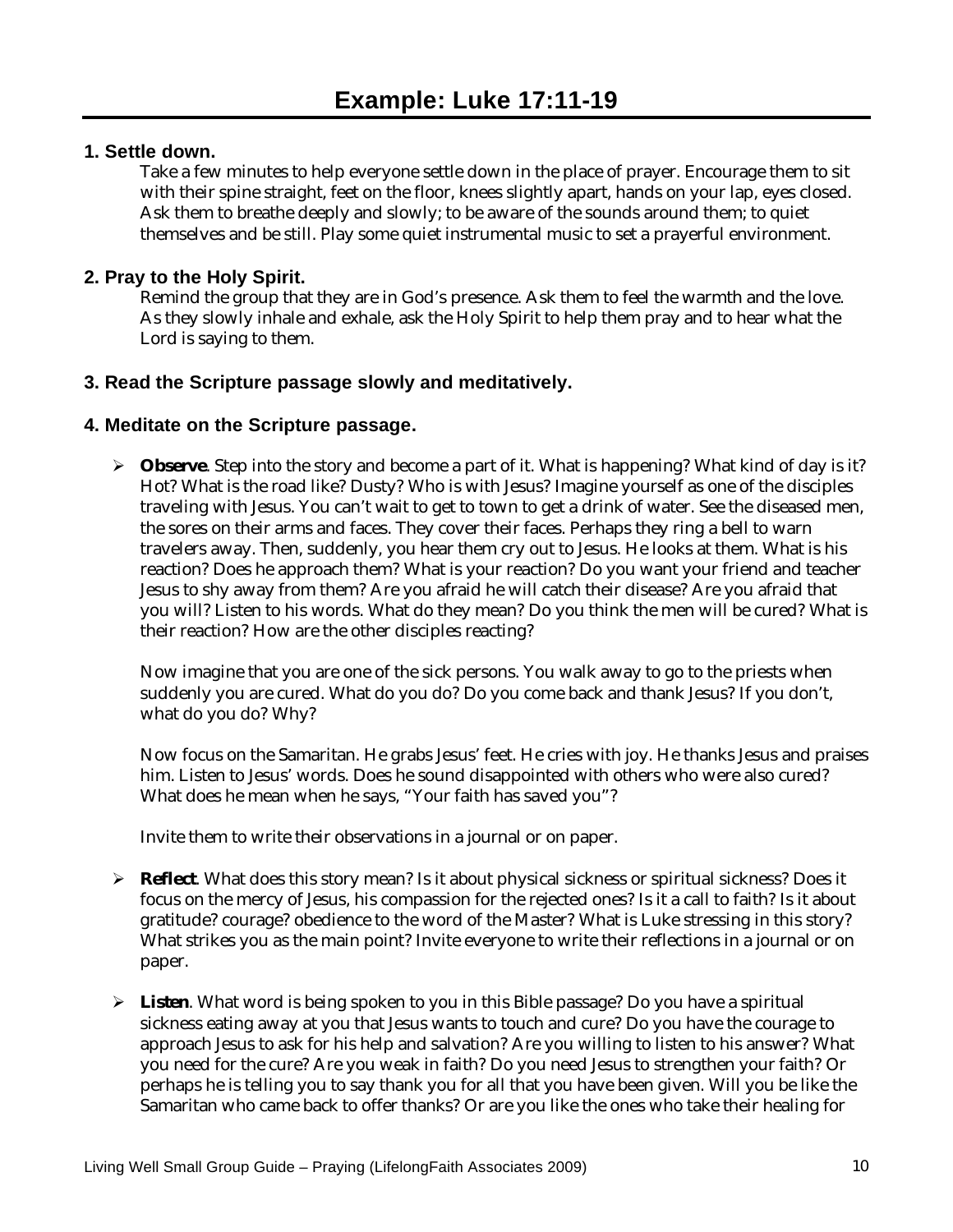granted? Prayerfully ask, "What, Lord, are you saying to me in this reading?" Invite everyone to write their response to the question in a journal or on paper.

#### **5. Make a resolution.**

Now invite everyone to resolve to do something about the insights they have gained. Perhaps they will acknowledge that they are a sinner who needs to approach the Lord and ask for his forgiveness. Perhaps they will resolve to thank God for their good health. Perhaps they will think of a person who has done something for them, and will now take an opportunity to make some gesture of thanks to this person. Whatever their resolution, invite the young people to thank the Lord for the moments he spent with them and for any insights they received. Invite them to write their resolution in a journal or on paper.

#### **6. Reflect together on the experience.**

Invite the participants to share their feelings and reflections on the meditation experience.

### **Additional Scripture Example: John 8:1-11**

Another good passage to use is: **John 8:1-11—The Woman Caught in Adultery**. Call the participants to imagine details such as the dust in the wind, the feeling of dirt under fingernails (when Jesus bends over to draw in the sand), the look on the faces of the men who drag her forward, and the "thud, thud" of the rocks hitting the ground.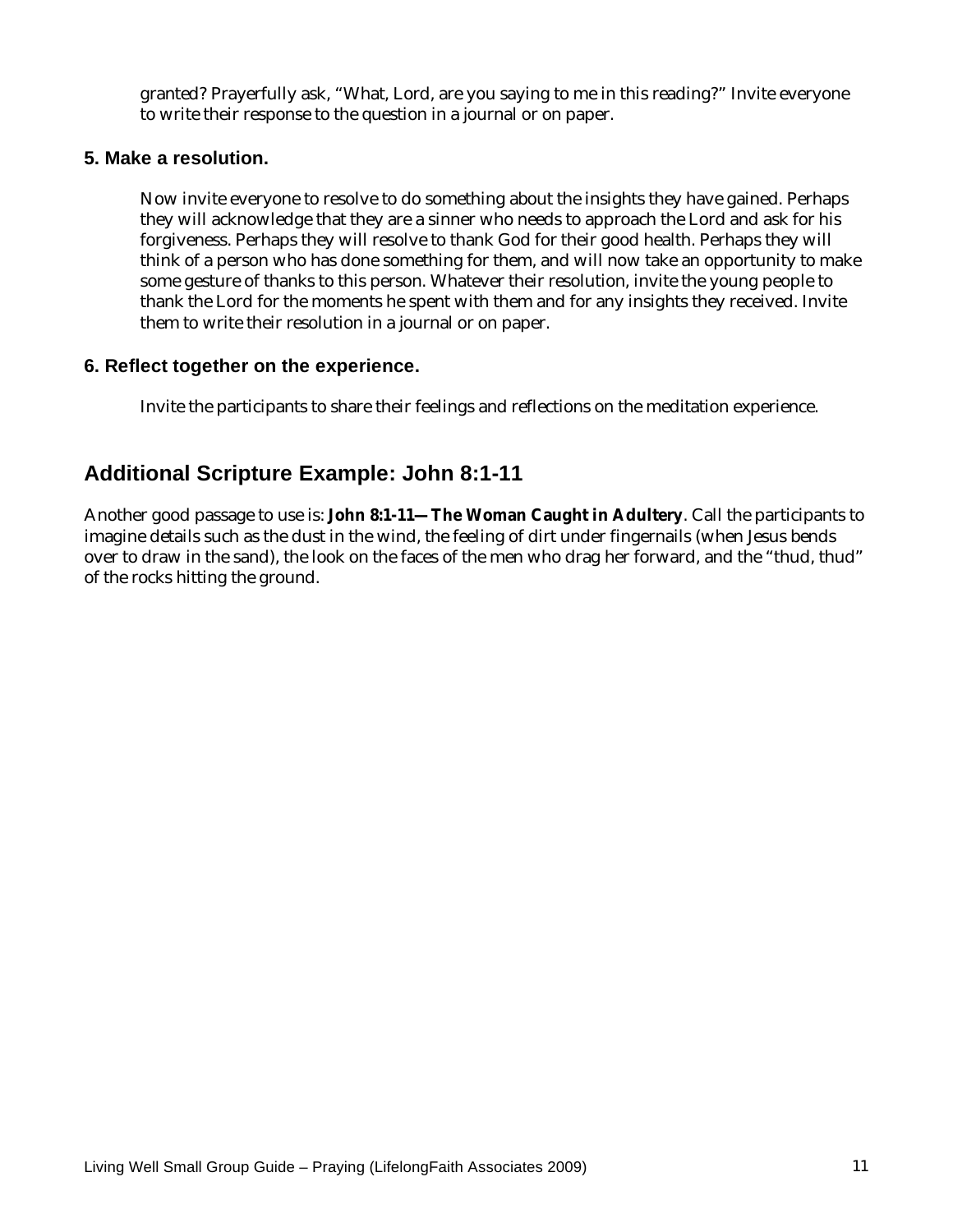## **Intercessory Prayer**

I*f you ask me for anything in my name, I will do it*. (John 14:14)

### **Advance Preparation**

On a very large sheet of paper (two newsprint or poster board sheets attached) draw four concentric circles. Be sure the innermost circle has plenty of room inside. Label the innermost circle: family; the second circle: friends; the third: local community; and the fourth: world.

## **Prayer Activity**

- **1.** Use the following introduction to set the context for the prayer activity (use your own words): *One of the time honored kinds of prayer is that of petition or asking God for what we and others need. Intercessory prayer challenges us to recall our dependence on God. We cannot get along without God. We believe that God knows our needs even before we ask. Yet, we offer prayers of petition because it helps us remember that we need God above all. When we offer prayers of petition, we do so with a spirit of openness, trusting that God will hear and answer our prayers in the way that is best. Sometimes it seems like the answer never comes or it comes in ways that we do not anticipate. However, we trust in the promise of Jesus, "ask and it will be done for you."*
- **2.** Prayerfully read Matthew 7:7-11 or Luke 11:9-13.
- **3.** Give each person four post-it notes (2x3 size)—one for each of the four circles. Make available additional post-it notes if needed. Invite each person in silence to write at least one prayer for the needs or concerns of people in each of the four circles. Play some quiet instrumental music in the background while participants write their prayers.
	- Write a prayer for the needs or concerns of your family that you want to remember.
	- Write a prayer for a friend or group of friends that you want to remember.
	- Write a prayer for the needs and concerns of your local community that you want to remember.
	- Write a prayer for the needs and concerns of people in our world.
- **4.** As they complete their prayers, ask the participants to attach their prayers to the appropriate circle. Then invite the participants to share one (or two) of their prayer petitions. After each prayer petition, ask the group to respond, "Lord, hear us."
- **5.** Close by inviting the participants to share feelings or thoughts about the prayer experience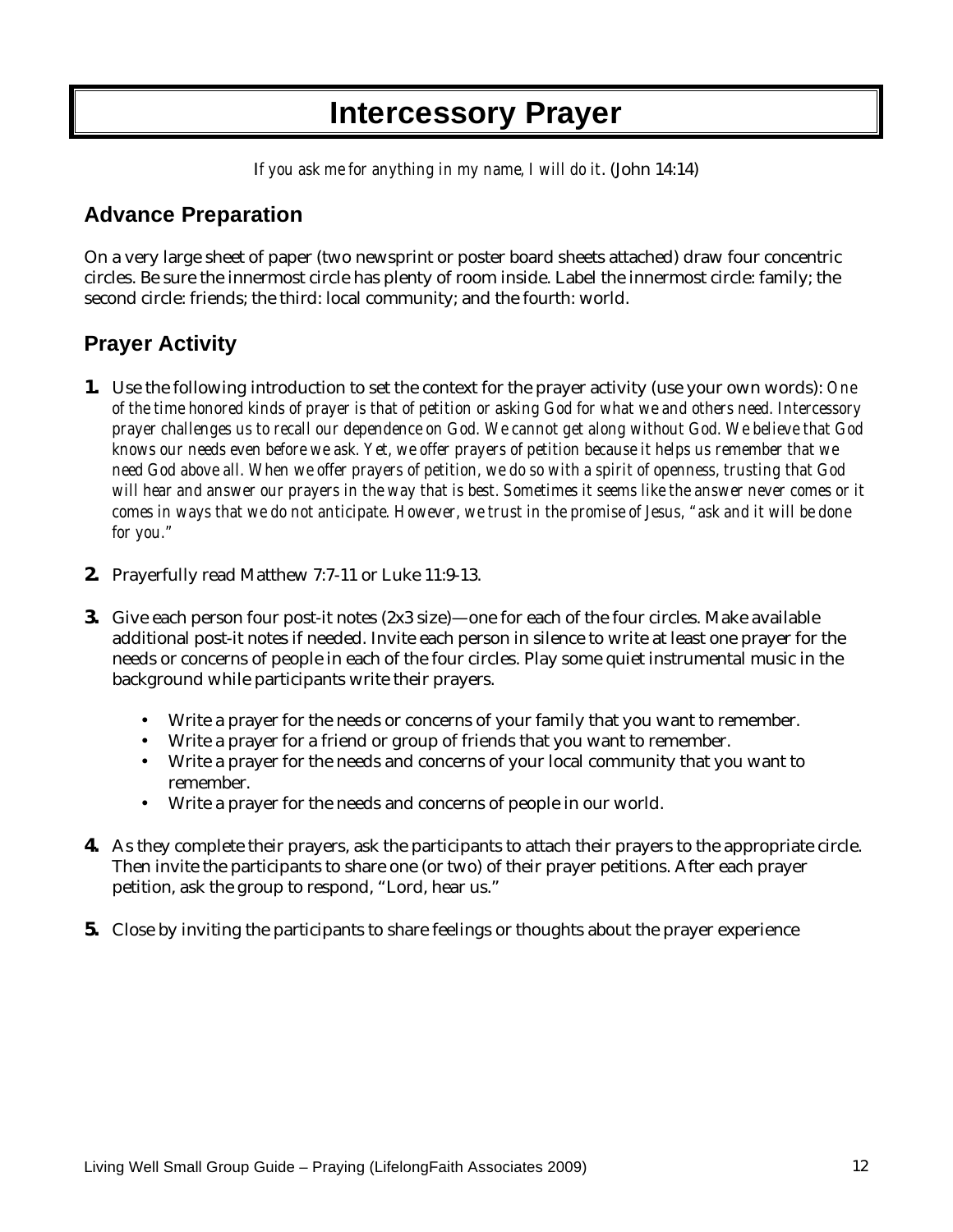# **Intercessory Prayer @ Home**

One of the time honored kinds of prayer is that of petition or asking God for what we and others need. Prayers of petition challenge us to recall our dependence on God. We cannot get along without God. We believe that God knows our needs even before we ask. Yet, we offer prayers of petition because it helps us remember that we need God above all. When we offer prayers of petition we do so with a spirit of openness, trusting that God will hear and answer our prayers in the way that is best. Sometimes it seems like the answer never comes or in ways that we do not anticipate. However, we trust in the promise of Jesus, "ask and it will be done for you."

## **Activity 1**

When you are gathered for a meal or in the car, talk about the times when you pray prayers of petition. What are some of the needs and concerns you have brought to God's attention? Have your prayers been answered? Were they answered in the way you expected them to be? If they were not answered, did you give up asking? How has your faith been challenged or strengthened by this kind of prayer?

## **Activity 2**

On a large sheet of paper draw four concentric circles. In the innermost circle write some of the needs and concerns of the family/household members that you want to remember in prayer. In the next circle write some of the needs and concerns of your local parish, neighborhood or community that you want to remember in prayer. In the next circle write some of the needs and concerns of our nation, and in the most outer circle write some of the needs and concerns of our world. Post the paper some place where you can be reminded of the things you are asking of God.

## **Activity 3**

When you gather for a meal or other event, pause to pray for one of the needs and concerns you have identified in each of the four categories of Activity 2 above. You might have each member identify one and other members respond, "Lord, hear us" to each petition. Or, set aside a different day to pray for the needs and concerns listed in each of the circles so that one day is dedicated to the concerns of the family/household; another day for parish, neighborhood, community; another for nation; another for world.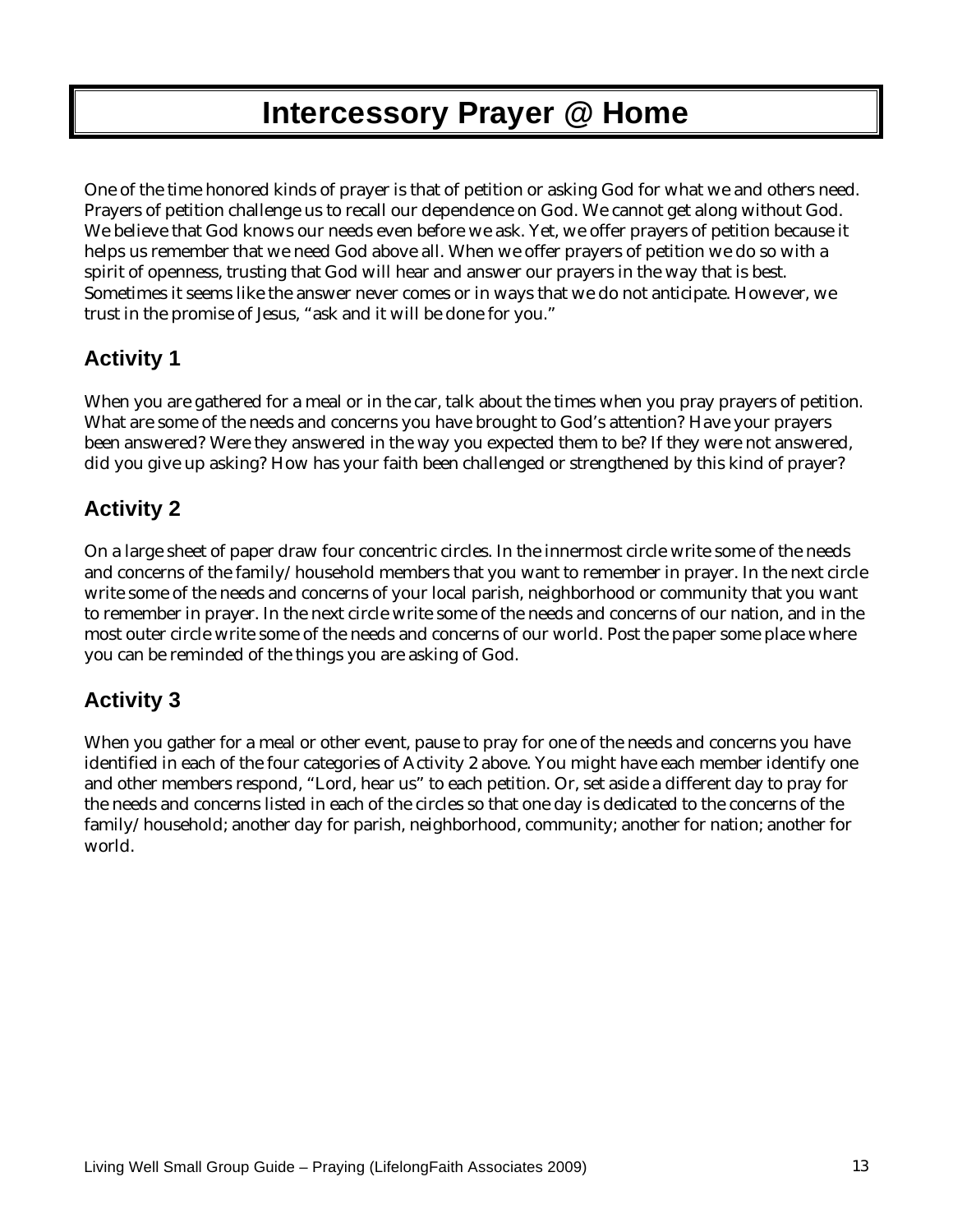# **Prayers of Praise**

### **Advance Preparation**

Everyone will need a Bible or a copy of Psalm103.

## **Prayer Activity**

- **1.** Introduce this prayer experience by saying: *Many of us pray when we want to ask God for something either for ourselves or someone else. Sometimes it is difficult to just give compliments to God. Prayers of praise give praise to God for being good, for the mystery and majesty of God. Prayers of praise can be a challenge for us to think about God in terms of someone who deserves our praise. It forces us to not take God for granted. Prayers of praise reflect our own attitude and ability to recognize others for their goodness, especially our ability to just praise God for being God.*
- **2.** Explain to the group that they will be using Psalm 103 as a Prayer of Praise. Psalm 103 is one of those priceless treasures that becomes more precious as we spend time with it in reflection and contemplation. The Psalm has four main parts:
	- Personal blessings received from God (1-5)
	- National blessings received from God (6-14)
	- A reminder of our human frailty and utter dependence upon God (15-18)
	- A declaration that all creation praises God (19-22)
- **3.** Pray the Psalm with the group. (You may want to reproduce the Psalm so that everyone can prayer it together. You can also organize the participants into two groups. Ask group one to read verses 1- 5 and 15-18; group two reads verses 6-14 and 19-22.)
- **4.** Ask the participants to use Psalm 103 to write their own psalm of praise to God. Invite them to use the four-fold structure of Psalm 103 in their own prayer. Remind them that prayers of praise give praise to God for being good, for the mystery and majesty of God. Prayers of praise can be a challenge for us to think about God in terms of someone who deserves our praise. It forces us to not take God for granted. Prayers of praise reflect our own attitude and ability to recognize others for their goodness, especially our ability to just praise God for being God.

Give them several minutes to compose their prayer.

- **5.** After the individuals have composed their prayer of praise to God, ask them to take a few moments to reflect (and perhaps talk) about how it felt to offer God praise.
- **6.** Gather in a circle around a lighted candle. Dim the lights. Invite the participants to share their psalms of praise.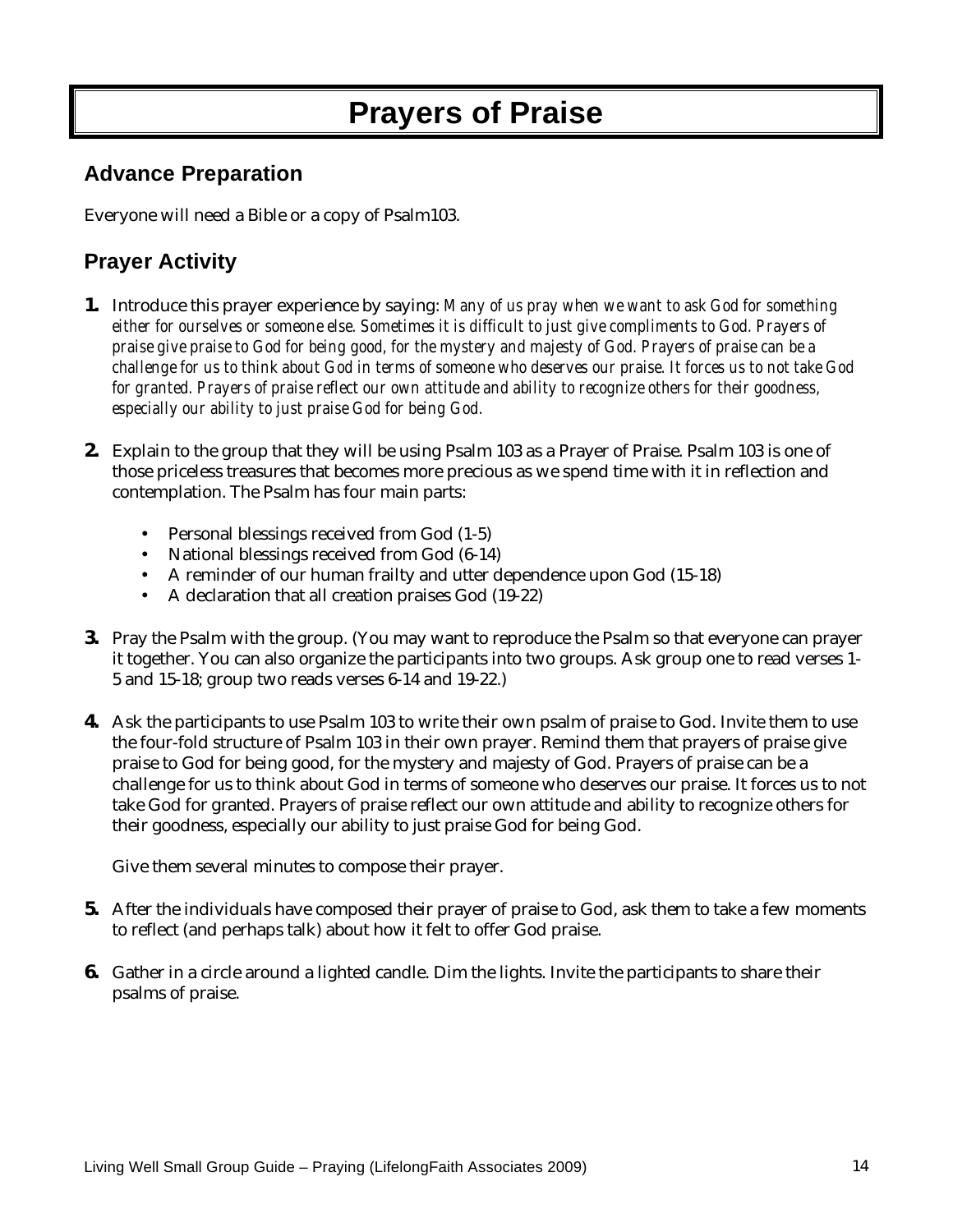# **Prayers of Praise @ Home**

Many of us pray when we want to ask God for something either for ourselves or someone else. Sometimes it is difficult to just give compliments to God. Prayers of praise give praise to God for being good, for the mystery and majesty of God. Prayers of praise can be a challenge for us to think about God in terms of someone who deserves our praise. It forces us to not take God for granted. Prayers of praise reflect our own attitude and ability to recognize others for their goodness, especially our ability to just praise God for being God.

## **Activity 1**

Try for a week to offer only prayers of praise when you gather for meals or other events. Use phrases such as: "God, you are good and wonderful. We praise you." "God, we praise you for the mystery that is you." "God, we believe that you are holy and awesome." "We praise you for your majesty, O God." Be creative and make up some of your own.

## **Activity 2**

As you practice giving praise to God also practice giving praise to each other. Look for opportunities to compliment one another for qualities that are unique to each person as well as for what they do. Be sincere. When you receive a compliment, thank the person giving it.

## **Activity 3**

After trying a time for giving praise to God and each other, take time to talk about how it felt. Was it hard to not ask God for something when you prayed? How did it feel to receive compliments from others? Were you embarrassed? Were you able to receive a compliment graciously? Were you able to offer compliments to others with sincere affection? If not, why was it hard?

## **Activity 4**

As a family or household, write a prayer of praise that you could use from time to time when you are gathered for a meal or other event. It could be in the form of a litany with a response such as those suggested in Activity One above. It could be in the form of a poem, a song, or just a brief paragraph. Be creative. If you have lots of ideas, write more than one and alternate the use of them.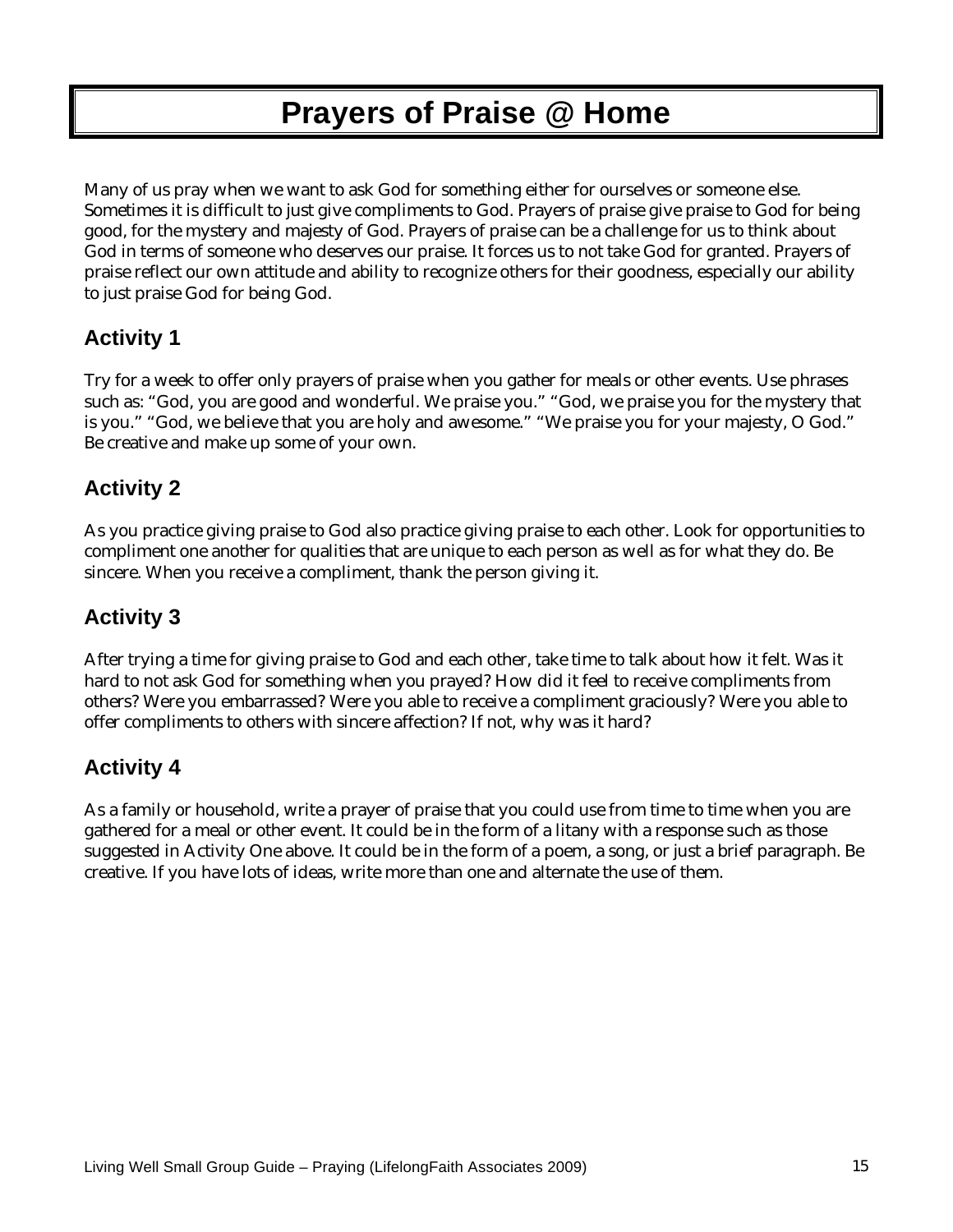# **Prayers of Thanksgiving @ Home**

Thanksgiving is not the only time of the year that we can take time to be grateful to God for the many gifts God shares with us. Prayers of thanksgiving are one of the four types of prayers. Sometimes it is good for us to reflect on the many good things that are ours, that we enjoy and sometimes take for granted and give thanks to God for all that we have and are. It can be a challenge to thank God for what we need even before we have it, trusting that God will provide for our needs in ways that are best.

## **Activity 1**

Gather some pencils, pens, crayons or markers; some pieces of paper about 3  $\frac{1}{2}$  X 5; and a basket or bowl, and invite the family or household to come together. After a brief introduction (you can use the one above) invite them to think about the gifts they have for which they could give thanks to God. They can then use the paper to write or draw a symbol, one per paper, of the things that come to mind. The papers can be collected in the basket or bowl so that there is a visible sign that our "cup runs over" because of the goodness of God. The basket or bowl could be placed in a prominent place.

## **Activity 2**

When the family or household gathers for a meal, one or more of the papers could be drawn and shared as part of the thanksgiving prayer before or after the meal.

## **Activity 3**

The family or household could gather for a special prayer of thanksgiving. The papers created in Activity One could be the source for a litany of thanksgiving. To each item, the rest of the family could respond with an appropriate phrase such as, "we thank you, God" or "we are grateful for your goodness."

## **Activity 4**

When the family or household is in the car together, offer thanks to God for the things that you see as you drive. You could express gratitude for nature, things, or other people. For example, when you pass a hospital, you could be grateful for access to such a facility, for the doctors, nurses, and others who care for the sick, etc.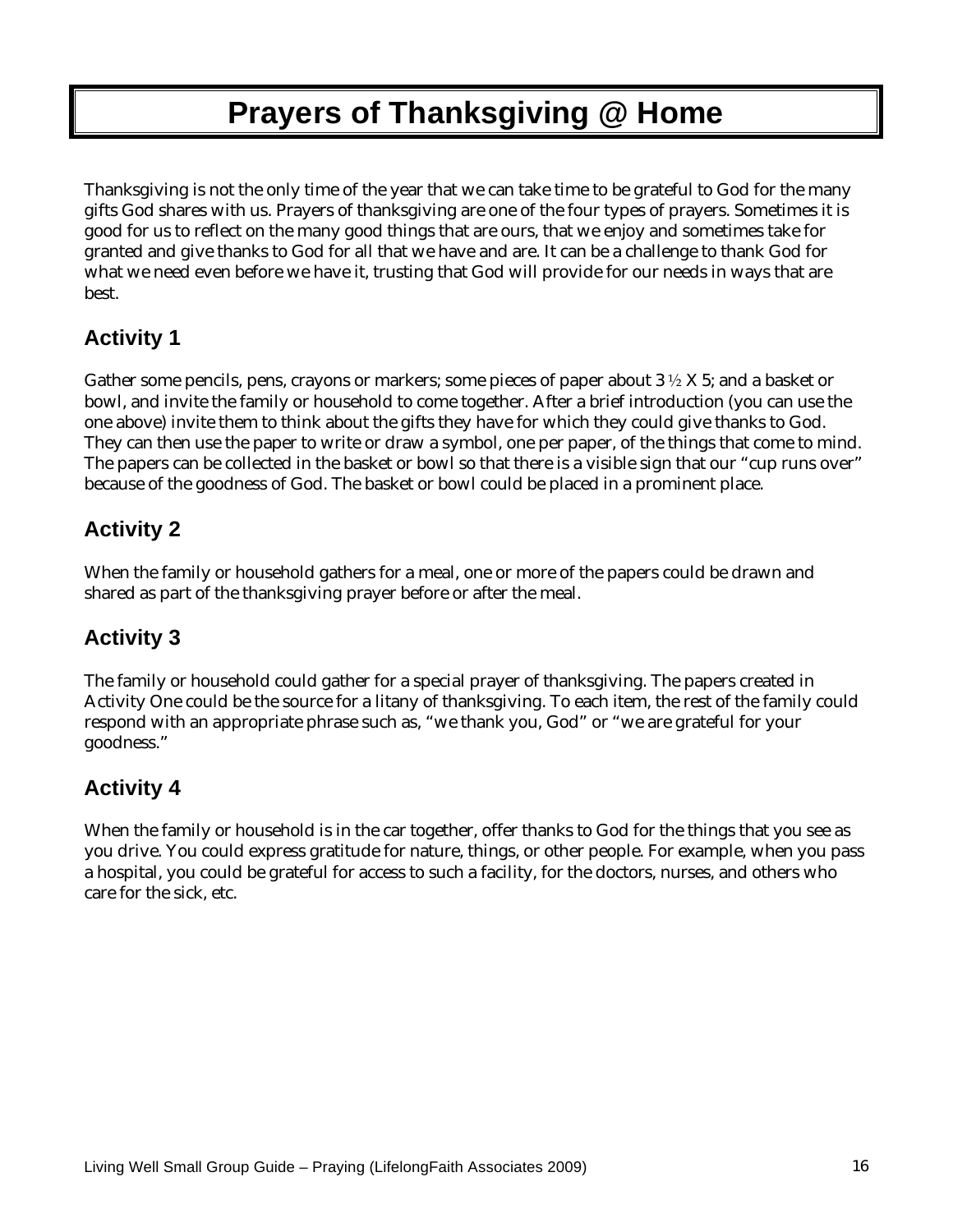# **Lectio Divina: Prayerful Bible Reflection**

*Use* Lectio Divina *to guide people in a prayer reflection on a Biblical story or text and in imagining how they will live the story or text in their daily life.* 

## **Step 1.** *Lectio* **(Reading)**

Read the Bible passage to the group. Read it a second time. Invite people to let the words really sink in deeply. Ask them to open their minds and hearts to the meaning of the words; and let the passage speak to them.

## **Step 2.** *Meditatio* **(Meditation)**

Invite people to reflect on the Bible passage. Ask questions such as the following:

- What does this passage say to me?
- Who am I in this Scripture?
- What do I see and hear?
- What do I think?
- Which character do I most relate to?
- What do I need to learn from this passage?

## **Step 3.** *Oratio* **(Prayer)**

Move into the heart of the matter. Consider the following questions to help people respond to God.

- What do you want to communicate to God?
- What do you most want in your relationship with God?
- What emotions do you want to express to God? joy? fear? gratitude? grief?

### **Step 4.** *Contemplatio* **(Contemplation)**

Provide quiet time for people to rest in the presence of God. Play some quiet instrumental music.

### **Step 5.** *Action* **(Action)**

Conclude by inviting people to decide on a course of action and make a commitment to follow through with their plan.

- How is God challenging me?
- Is there a good thing that God is calling me to do?:
- $\blacksquare$  Is there a harmful thing that God wants me to stop doing?
- What is the next step I need to take?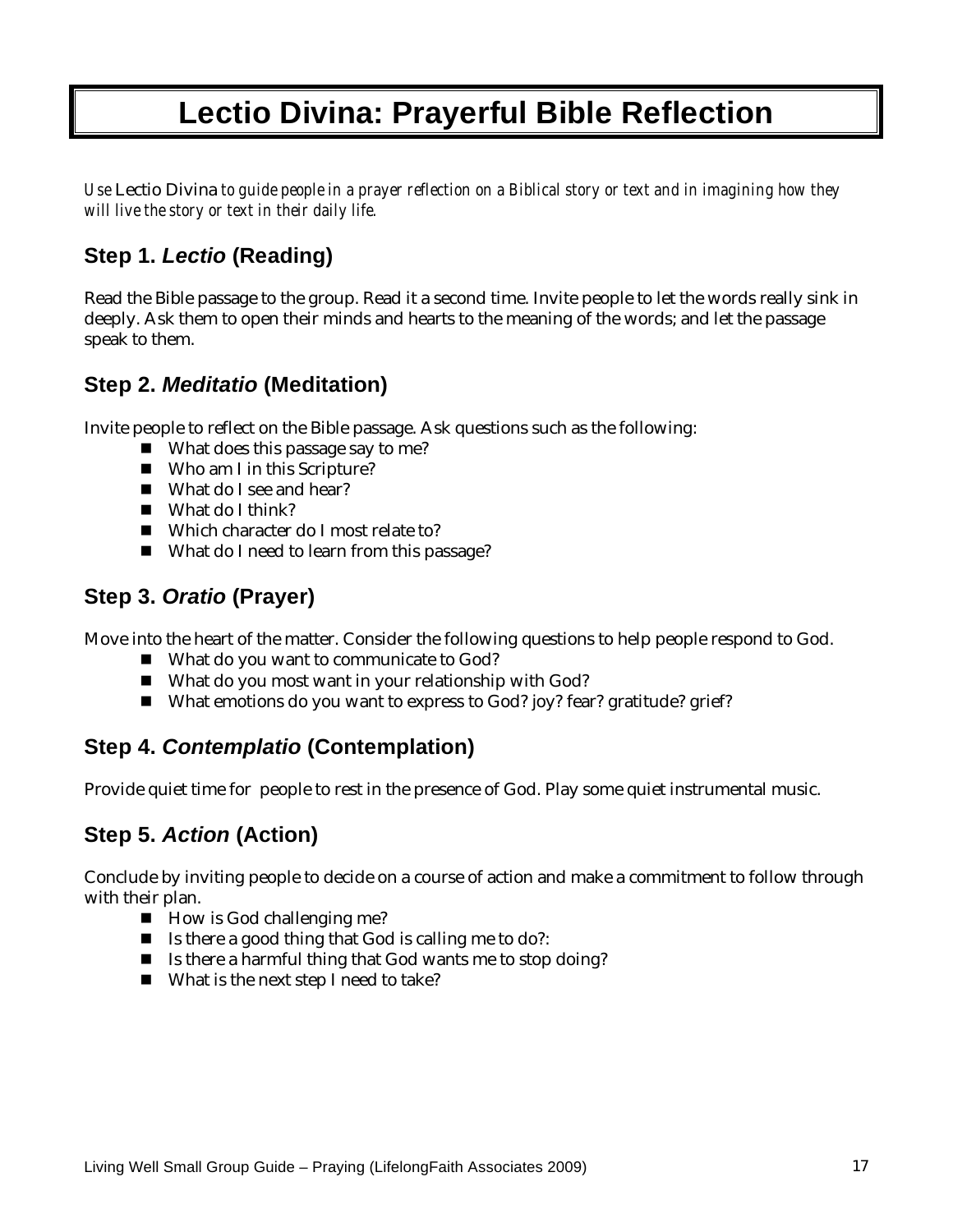# **Spontaneous Prayer @ Home**

There are many ways to pray. Sometimes we use memorized prayers. Prayers that we hold in common and that are known to all help us to pray together as a community of faith. Sometimes the memorized prayers do not quite say what is in our heart. When this occurs, we need to let the Spirit lead us in prayer, to let the prayer flow out of our deepest self. It is not hard to pray spontaneously. However, we might be shy about doing it in public, even with those we know and love. In an atmosphere of trust and respect we can pray spontaneously. Sometimes we need to encourage one another in our prayer life, to affirm the attempts and efforts of prayer. Praying takes practice.

## **Activity 1**

Recall that there are four kinds of prayer: prayers of petition, praise, thanksgiving and contrition. Choose one of the kinds and invite family members to write a prayer that reflects that kind of prayer. Take turns sharing what has been written.

## **Activity 2**

Recall the four kinds of prayer (see Activity One). Invite members to write a prayer that reflects one of them. Take turns sharing what has been written. Also, post one each day on the refrigerator.

## **Activity 3**

When the family gathers for a meal, event or a journey in the car, invite everyone to pause for a moment of quiet to consider what you are about to do. Ask if someone would like to offer a spontaneous prayer for the occasion.

### **Activity 4**

Practice brief spontaneous expressions of faith throughout the day. For example: At the sight of a beautiful sunrise or sunset you might offer a spontaneous prayer of praise or thanks to God for the gift of eyesight that enables you to behold such beauty. When a family member has a special need or concern, you might offer a spontaneous prayer of petition asking for God's grace at this time. When a loved one comes or goes from the home, you might offer a spontaneous blessing. Simply make a sign of the cross on his or her forehead, lay your hands on his or her head or shoulders, give a hug and ask God to bless his or her coming or going.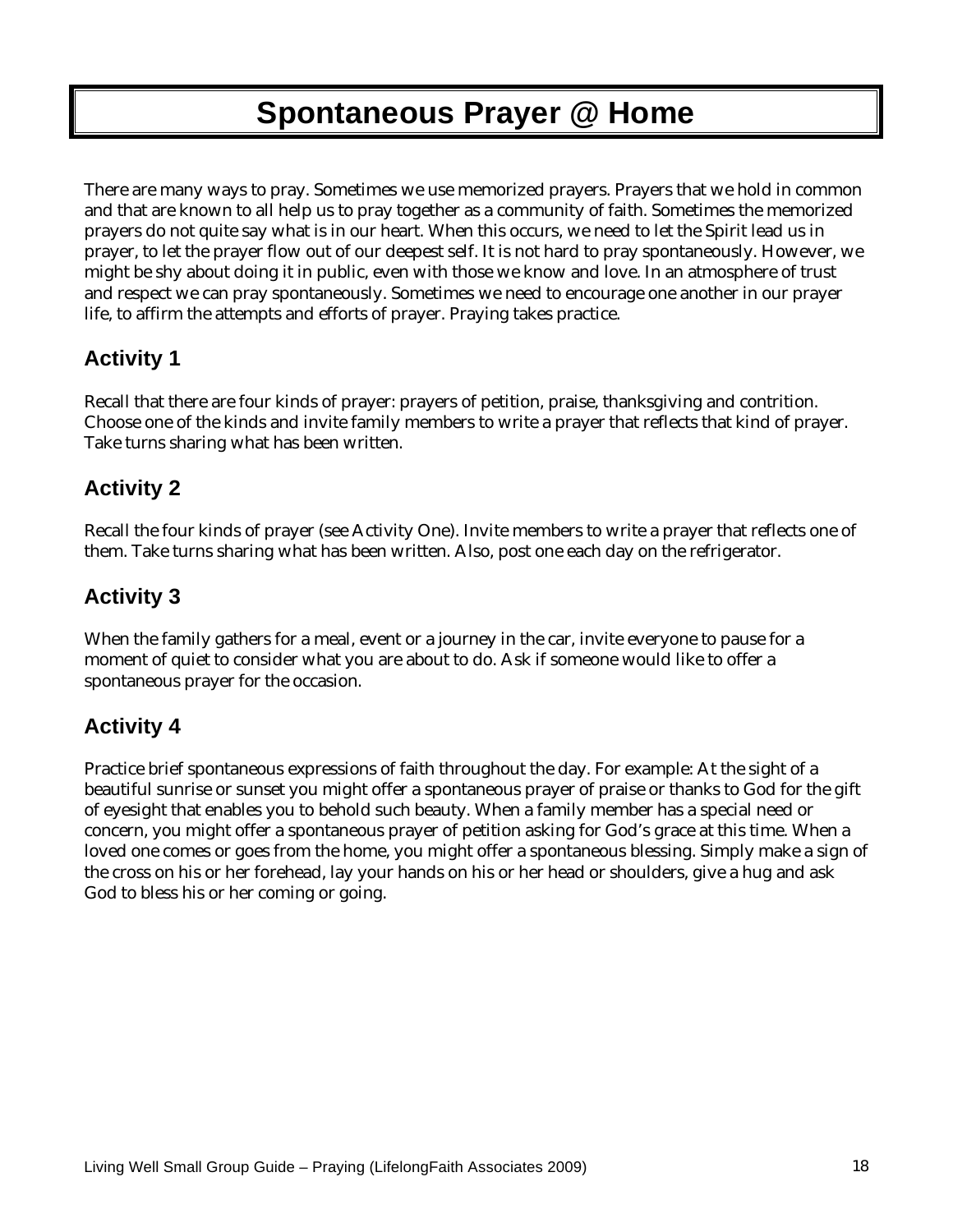# **Online Prayer Resources**

### **Upper Room**

- Daily Reflections: www.upperroom.org/DAILY
- Daily Devotional: www.upperroom.org/devotional
- Prayer Resources: www.upperroom.org/methodx/thelife

#### **Taize**

- Daily Bible readings and meditation: www.taize.fr/en\_article1000.html
- Prayer for Each Day: www.taize.fr/en\_article5806.html

#### **Sacred Space**

• Daily Prayer Online: /www.sacredspace.ie/

#### **Daily Lectionary Readings**

- Online: www.usccb.org/nab/today.shtml
- Podcast: www.usccb.org/nab/nabpodcast.shtml
- iTunes: "Daily readings from the New American Bible"

### **Pray-As-You-Go: Daily Prayer for Your MP3 Player**

• www.pray-as-you-go.org

#### **Creighton University**

• Daily Bible Reading and Reflections: www.creighton.edu/CollaborativeMinistry/daily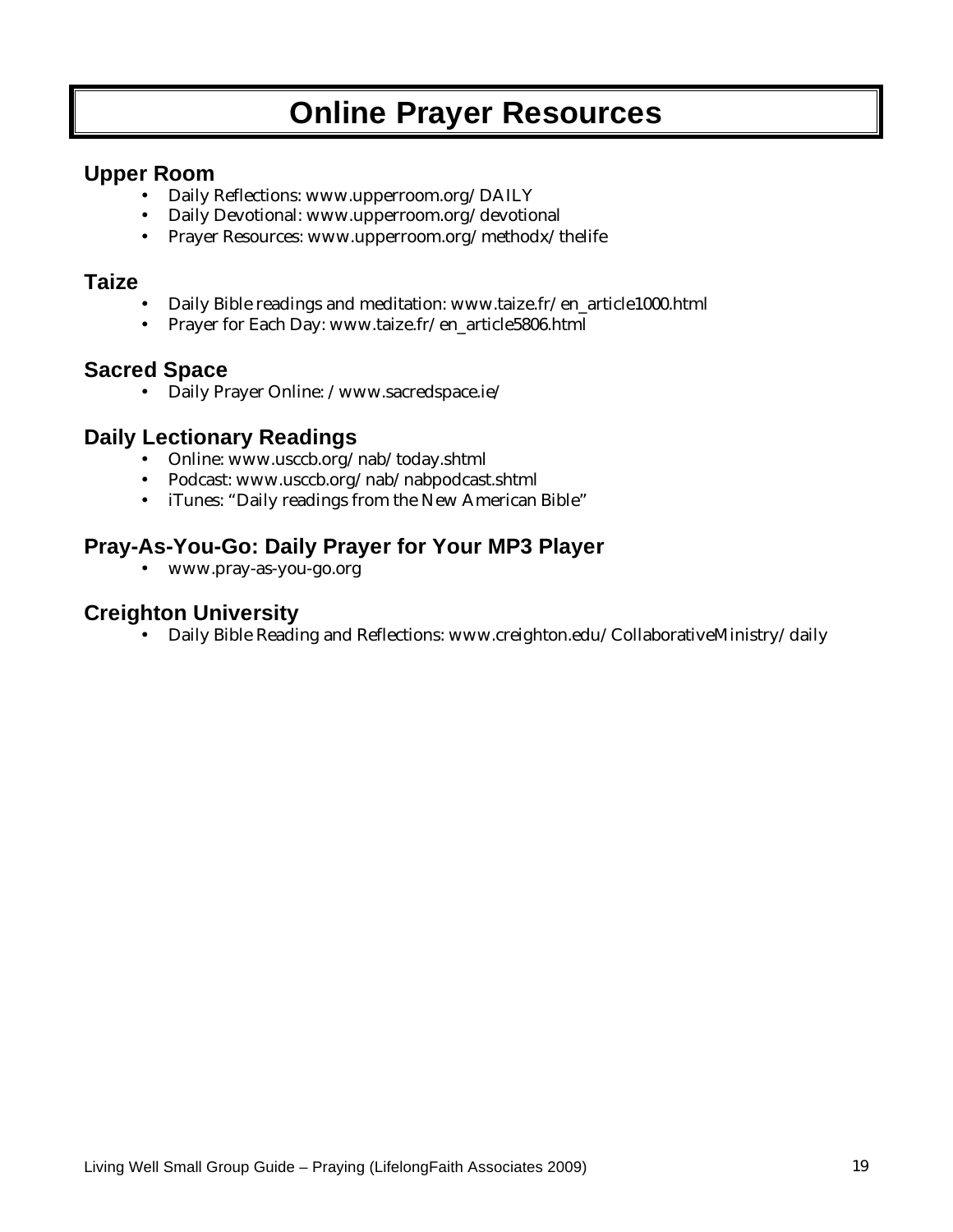# **Resources for Developing the Christian Practice of Praying**

*A Beginner's Guide to Prayer.* Richard J. Beckmen. Minneapolis: Augsburg-Fortress, 1994. Many of us would like to enrich our spiritual journey through prayer disciplines. This book looks at the rhythms of the prayer life, the sense of God's absence and presence, the Holy Spirit and prayer, the language we use, and the Lord's Prayer. Within this practical, yet comprehensive book, are woven Jesus' practice and teaching about prayer, other biblical examples, and experiences of people today.

*The Blessing Candles: 58 Simple Mealtime Prayer-Celebrations*. Gaynell Bordes Cronin and Jack Rathschmidt. Cincinnati: St. Anthony Messenger Press, 2000.

Each of the 58 prayer-celebrations include a gathering prayer, the lighting of two candles, a reading and a prayerful response to it, reflection questions and a sending prayer. These mealtime rituals are organized into several categories: Blessings for Everyday, Blessings for Special Needs, Blessings for Special Occasions, and Blessings for the Year.

#### *Creating a Life with God: The Call of Ancient Prayer Practices.* Daniel Wolpert. Nashville: Upper Room Books, 2003.

"This book is truly about life with God: a life in which the awareness and consciousness of God sweep us off our feet the way a lover would. It is about taking on the mind of Christ, a process that is a journey, the journey of prayer." So begins Wolpert's invitation to fully experience the lifeline God offers us in prayer. *Creating a Life with God* goes beyond the rote prayers that so many of us have experienced and found wanting. In fact, Wolpert admits that his own frustration with the formula prayers and his unsettled longing immediately after college led to his search for a different kind of prayer, one that's "a deep conversation with God beginning with communion and leading to transformation." Prayer illuminates our minds, enabling the love of God to permeate all that we do. The purpose of this book is to nourish a deeper, more satisfying prayer life. Wolpert explains 12 prayer practices and introduces you to historical figures who best illuminate each practice. You'll discover new ways to pray through experiencing solitude and silence, using your mind and imagination, using your body and creativity, and connecting with nature and community. You'll discover how classical approaches to God can deepen your prayer life today. An appendix offers step-by-step instructions for practicing the Jesus Prayer and the prayer of examen, for walking the labyrinth, and more. *Creating a Life with God* is suitable for both individual and small group study.

#### *Leading a Life with God: The Practice of Spiritual Leadership.* Daniel Wolpert. Daniel Wolpert. Nashville: Upper Room Books, 2003.

"A group of people who pray together can change the world." A community's deepening prayer life depends on an effective spiritual leader. Many are willing to assume this role, but some aspiring guides have trouble making the transition from an individual practice to leading a group. Wolpert demonstrates how personal devotion can evolve into leadership practice. Bestselling spiritual leadership books "provide insights from secular leadership disciplines and then add a paragraph about how these disciplines should be 'led by the Spirit,'" writes Wolpert. "I have yet to find a resource describing in depth how to be led by the spirit. Such is the purpose of this volume." *Leading a Life with God* grew out of Wolpert's previous book, *Creating a Life with God*, which focuses on different prayer practices and how individuals can integrate them into their personal devotions. Like his previous title, *Leading a Life with God* focuses on forms of prayer that offer ways to discern God's calling and introduces you to historical figures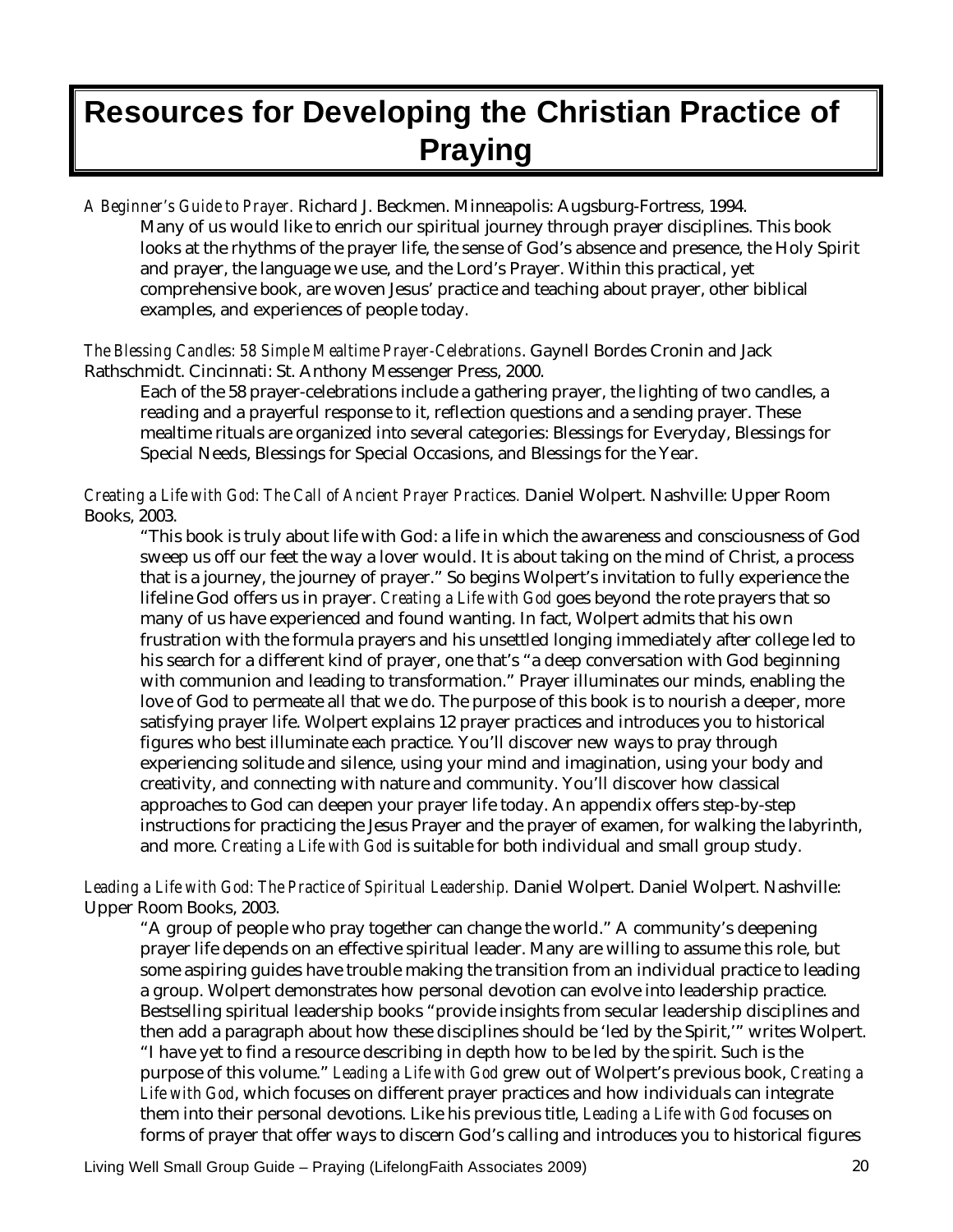who best illuminate each practice. These include: the Jesus Prayer, the examen, contemplative prayer, praying the Bible, praying among nature, creativity as prayer. Make prayer an effective component of your congregation's spiritual life and ministry. As Wolpert concludes, "The spiritual life is way too precious to keep to ourselves but rather is a banquet to be shared." *Leading a Life with God* contains detailed appendix material, including "A Step-by-Step Guide to the Prayer Practices" and "A Retreat Model."

*Paths to Prayer: Finding Your Own Way to the Presence of God.* Patricia D. Brown. San Francisco: Jossey-Bass, 2003.

With step-by-step instructions for over forty ways to pray, this valuable guide contains a wealth of timeless spiritual prayer practices that Christians have used over the last 2000 years from cultures around the world. Among the prayer practices you'll encounter in this book are the daily office, the prayer shawl, praying with icons, centering prayer, fasting, prayer beads, walking a labyrinth, pilgrimage, anointing for healing, and praying the scriptures. *Paths to Prayer* offers a whole-person approach to prayer that takes into account each person's individuality and doesn't assume we all relate to God in the same way. A prayer styles selfassessment will help you reflect on your life, your preferences, and your unique way of interacting with the world. Chapters include: An Invitation to Prayer, Foundations of Prayer: One Size Doesn't Fit All, How Do You Pray? Finding Your Prayer Type, Searching Prayers, Experiential Prayers, Relational Prayers, and Innovative Prayers.

#### *Prayer*. Joyce Rupp. Maryknoll, NY: Orbis Books, 2007.

Joyce Rupp writes, "My goal for this book is that it encourage each reader in his or her relationship with God, that it help each one pray in whatever way seems most suitable…I hope the chapters inspire you to nurture your interior realm each day and that you will grow in cherishing your life with the Holy One. May you be led forth to be a blessing of compassion in a world crying out for loving kindness and courageous justice." Chapters include: Entering into a Relationship, The Tidal Patterns of Prayer, Keeping the Vigil of Mystery, Turning Prayer Inside Out, and A Kernel of Corn and a Little Teapot.

- *Prayer: Find the Heart's True Home.* Richard J. Foster. San Francisco: Harper/San Francisco, 1992. Best-selling author Richard J. Foster offers a warm, compelling, and sensitive primer on prayer, helping us to understand, experience, and practice it in its many forms-from the simple prayer of beginning again to unceasing prayer. He clarifies the prayer process, answers common misconceptions, and shows the way into prayers of contemplation, healing, blessing, forgiveness, and rest. Coming to prayer is like coming home, Foster says. "Nothing feels more right, more like what we are created to be and to do. Yet at the same time we are confronted with great mysteries. Who hasn't struggled with the puzzle of unanswered prayer? Who hasn't wondered how a finite person can commune with the infinite Creator of the universe? Who hasn't questioned whether prayer isn't merely psychological manipulation after all? We do our best, of course, to answer these knotty questions but when all is said and done, there is a sense in which these mysteries remain unanswered and unanswerable . . . At such times we must learn to become comfortable with the mystery." Foster shows how prayer can move us inward into personal transformation, upward toward intimacy with God, and outward to minister to others. He leads us beyond questions to a deeper understanding and practice of prayer, bringing us closer to God, to ourselves, and to our community.
- *Praying in Color: Drawing a New Path to God*. Sybil MacBeth. Brewster, MA: Paraclete Press, 2009. Need help communicating with God? Maybe you hunger to know God better. Maybe you love color. Maybe you are a visual or kinesthetic learner, a distractable or impatient soul, or a wordweary pray-er. Perhaps you struggle with a short attention span, a restless body, or a tendency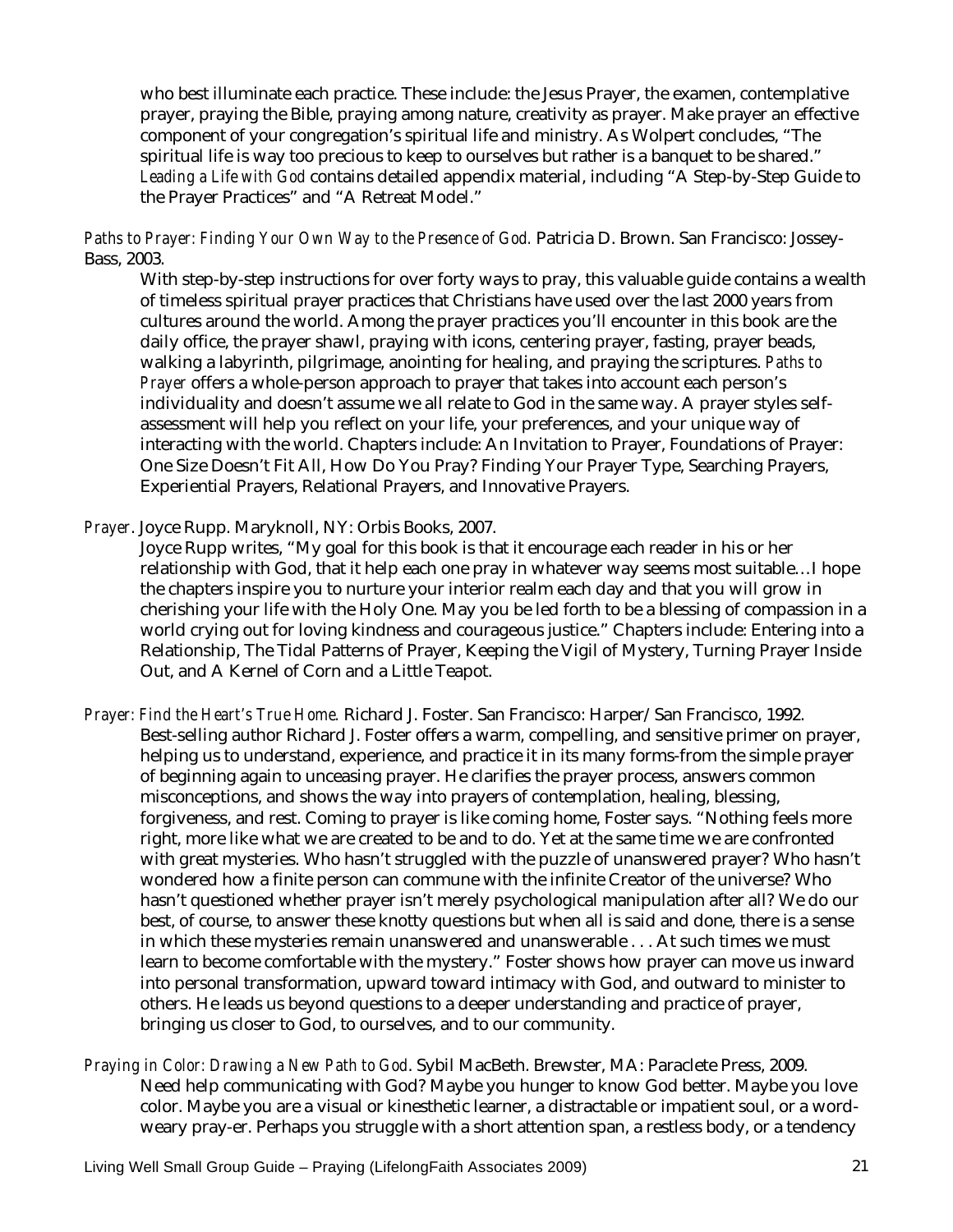to live in your head. This new prayer form can take as little or as much time as you have or want to commit, from 15 minutes to a weekend retreat." A new prayer form gives God an invitation and a new door to penetrate the locked cells of our hearts and minds," explains Sybil MacBeth. "For many of us, using only words to pray reduces God by the limits of our finite words." The book introduces the active, visual prayer practice the author calls "praying in color." The book provides a little bit of memoir and theology and a lot of how-to. Step-by step instructions in Chapter 3 introduce "praying in color" as a way to do intercessory prayer. Additional chapters explain how the practice can be applied to learning Scripture, keeping Advent and Lent, practicing lectio divina, and praying in other ways.

*Sacred Rhythm: Arranging Our Lives for Spiritual Transformation.* Ruth Haley Barton. Downers Grove, IL: InterVarsity Press, 2006.

Do you long for a deep, fundamental change in your life with God? Do you desire a greater intimacy with God? Do you wonder how you might truly live your life as God created you to live it? Spiritual disciplines are activities that open us to God's transforming love and the changes that only God can bring about in our lives. Picking up on the monastic tradition of creating a "rule of life" that allows for regular space for the practice of the spiritual disciplines, *Sacred Rhythms* takes you more deeply into understanding seven key disciplines along with practical ideas for weaving them into everyday life. Each chapter includes exercises to help you begin the practices—individually and in a group context. The spiritual disciplines include: Solitude, Scripture, Prayer, Honoring the Body, Self-Examination, Discernment, and Sabbath. The final chapter, A Rule of Life, puts it all together in a way that will help you arrange your life for spiritual transformation.

*Sacred Chaos: Spiritual Disciplines for the Life You Have.* Tricia McCary Rhodes. Downers Grove, IL: IVP Books, 2008.

Life is often chaotic. And no matter how hard you try to find space, to slow down, the chaos always seems to win. Tricia Rhodes's life is chaotic too. But in the midst of a time of household turmoil, Tricia learned to see God and communicate with him in whole new ways--not on a spiritual retreat, but right in the midst of the chaos of life. She offers us here a fresh view of connecting to God, one that focuses on quality time and frees us from the rigidity of a devotional life that may feel stifled, grow stagnant or bring about guilt when we can't keep up. These pages will help awaken you to the reality of God's presence in your life—just as it is providing new ways to pray, to listen to God, to view others the way God sees them, to be guided by God. Ideas at the end of each chapter and suggestions for prayer experiments give practical suggestions for connecting with God and noticing his work throughout each day. God is not afraid of chaos. If a chaotic life has you running, let Tricia's words offered here help you run to God in the midst of it and discover the ways he can turn even chaos into something sacred.

*The Sacred Way: Spiritual Practices for Everyday Life*. Tony Jones. Grand Rapids: Zondervan, 2005. This book mines the rich history of the church for spiritual disciplines that have been largely forgotten in the practice of Christianity. After introductory material that considers the human longing for spirituality and setting a working definition of the term ("To be enlivened by God's Spirit is the goal of Christian spirituality."), there is a historical and theological exploration of sixteen different ancient practices. How can ancient approaches to faith help my relationship with God today? In *The Sacred Way*, Tony Jones mines the rich history of 16 spiritual disciplines that have flourished throughout the ages and offers practical tips for implementing them in your daily life. Find encouragement and challenge through time-tested disciplines such as: silence and solitude, sacred reading, the Jesus prayer, centering prayer, meditation, the Ignatian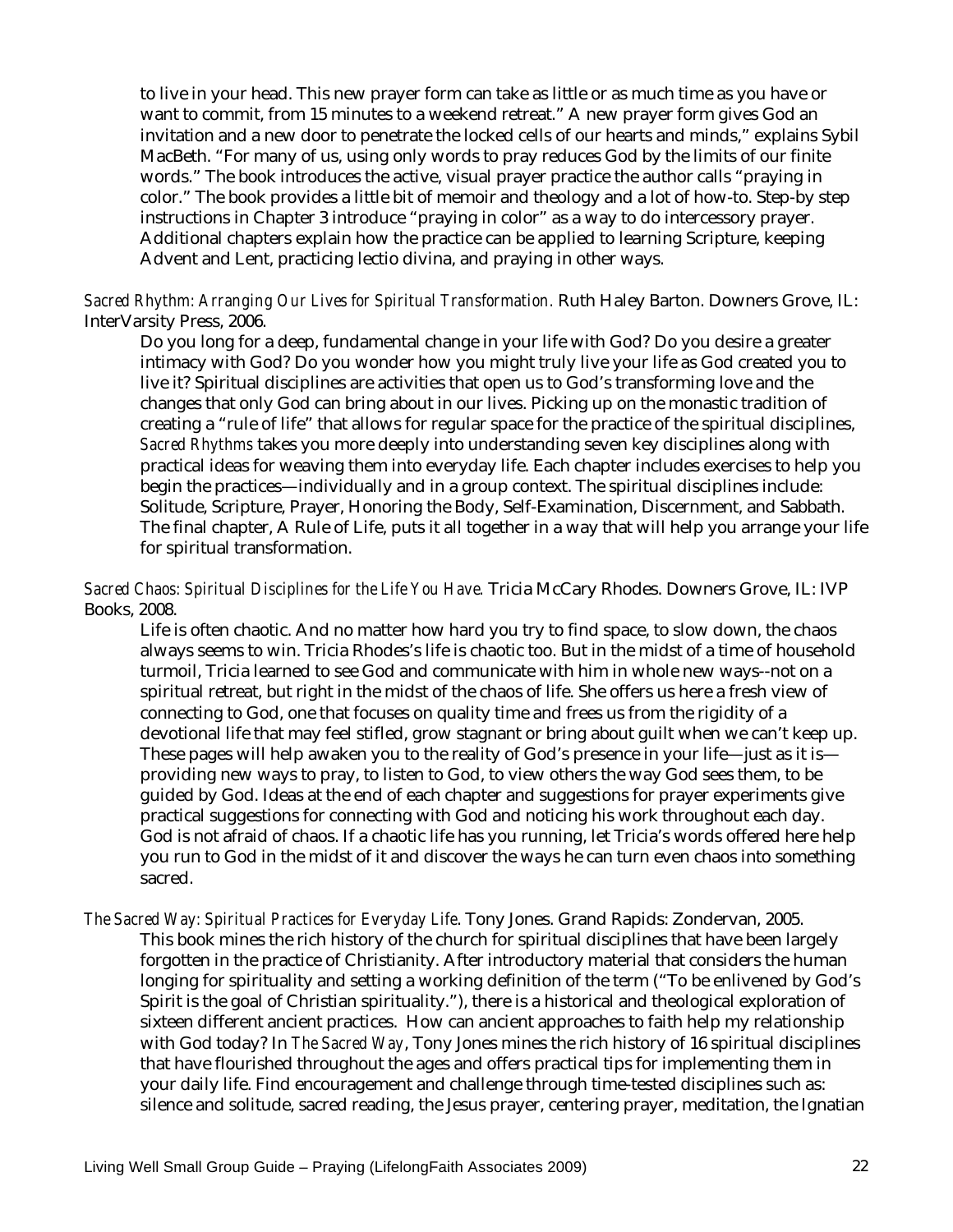Examen, icons, spiritual direction, the daily office, the labyrinth, stations of the cross, pilgrimage, fasting, sign of the cross and other bodily prayers, Sabbath, and service.

#### *Soul Feast: An Invitation to the Christian Spiritual Life*. Marjorie Thompson. Westminster/John Knox Press, 2005 (new edition).

Marjorie Thompson provides guidance and help to those who wish to explore the riches of Christian spirituality. She offers a framework for understanding the spiritual disciplines, as well as instruction for developing and nurturing those practices. Thompson's discussions on topics such as prayer, spiritual reading, worship, fasting, self-examination, hospitality, and develop a rule of life are clear, practical, and inspirational. The book has been redesigned to appeal to contemporary spiritual-seekers and repackaged for easier use in study and reflection.

#### *Spiritual Disciplines Handbook: Practices that Transform Us*. Adele Ahlberg Calhoun. Downers Grove, IL: IVP Books, 2005.

Fasting. Solitude. Contemplative prayer. Lectio divina. Have you heard about these practices and wanted to try them? Have you wandered from one practice to another not sure quite what to do? Are you overwhelmed by all the to-dos of your spiritual life? We have good desires—for a more intimate prayer life, perhaps, or deeper insight from God's Word—but we don't know how to get there. So we give up our pursuit, tired from wandering aimlessly, and end up feeling guilty and more distant from God instead of closer. In the *Spiritual Disciplines Handbook* Adele Calhoun gives us directions for our journey toward intimacy with Christ. While the word discipline may make us want to run and hide, the author shows how desires and discipline work together to lead us to the transformation we're longing for—the transformation only Christ can bring. Instead of just giving information about spiritual disciplines, this *Handbook* is full of practical, accessible guidance that helps you actually do them.

*When in Doubt, Sing: Prayer in Daily Life.* Jane Redmont. Notre Dame, IN: Sorin Books, 2008. In this book, Jane Redmont will change the way you think about prayer. Without rules, with rigid doctrine, this book will enhance your prayer life—whether you pray daily, have stopped praying, have just begun praying, or have never prayed at all. Drawing on her own prayer life as well as the prayer experiences of friends and strangers, Jane Redmont offers a practical compilation of prayer types sure to enliven any reader's spiritual practice. This book is both a rich, practical compendium of prayer types (such as centering prayer, praying with icons, and lectio divina) and a warmly personal guide to enlivening your spiritual life. Twenty-seven chapters provide a diversity of prayer forms and styles. She emphasizes that what is effective and meaningful for one person might not be so for another. She implores you to forget what you've learned if it no longer works for you, but to remember the traditions and practices that nourish and sustain you.

### **For Children and Families**

- *Amen! Prayers for Families with Children.* Kathleen Finley. Liguori, MO: Liguori Press, 2005. This book provides a variety of short family prayers that can be easily woven into family life and prayed at mealtime. The book includes: Daily Prayers, Seasonal Prayers, and Special Occasion Prayers.
- *A Parent's Guide to Prayer.* Kathy Hendricks. New London, CT: Twenty-Third Publications, 2004. The focus of this books is threefold: 1) to help parents deepen their own understanding, knowledge, and experience of prayer; 2) to provide a guide for teaching children how to pray as they go through the various stages of life; and 3) to offer ideas, resources, and suggestions for praying together as a family.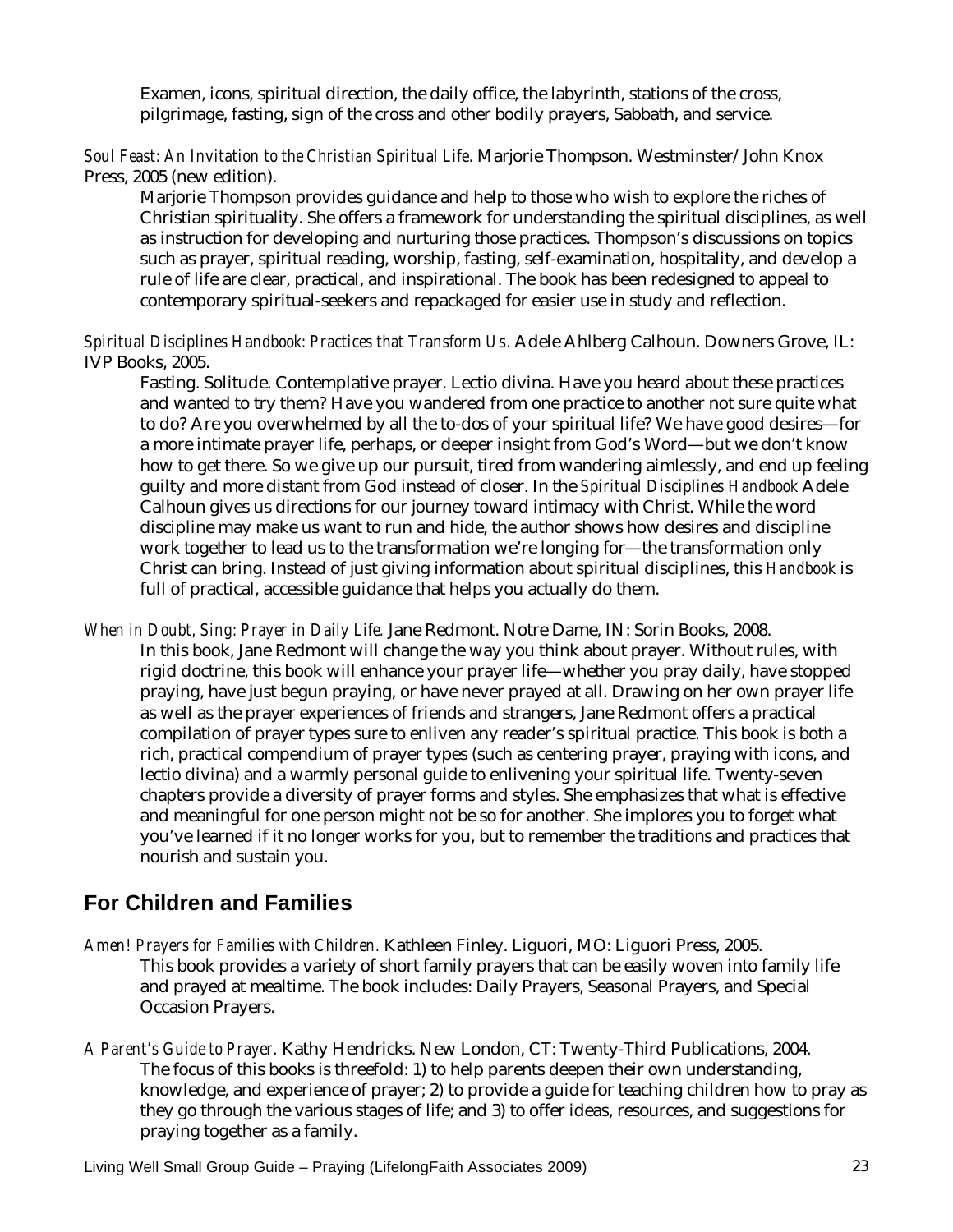*At Home with God: Family Devotions for the School Year.* Anne Broyles, Marilyn Brown Oden, Elizabeth Lynd Escamilla, Paul Lynd Escamilla. Nashville: Upper Room Books, 2002.

Many of today's families struggle in nurturing their children in the Christian faith beyond attending church services. Finding time at home to talk together about faith can be challenging when so much else demands attention. *At Home with God* gives families with school-age children (ages 6 to 11) solid spiritual help. Designed to bring a family together in worship at home for 10 to 15 minutes each day, the devotions require little to no advance preparation and speak to families large and small. You'll find pages for the days from September through May: daily devotions based on specific scriptures, prayers and litanies to say and learn together, stories and activities to share, songs to sing with familiar melodies, colorful illustrations and symbols to direct young readers, and articles to help adult family members prepare.

#### *Bless This House: Prayers for Families and Children.* Gregory Wolfe, Suzanne M. Wolfe. San Francisco: Jossey-Bass, 2004.

An excellent foundation for all families desiring to begin, renew, or deepen their spiritual journey together, Bless This House features dozens of prayers appropriate for both everyday and special events, including mealtimes, bedtime, holidays, and religious celebrations, as well as prayers for siblings, pets, and the ill or dying. With wisdom and practical advice, parents Gregory and Suzanne Wolfe provide helpful suggestions for introducing the concept of prayer to young minds and dealing with potential obstacles like boredom or short attention spans. Teaching our children to pray opens the door for their spiritual development, but just as importantly, it becomes a path to spiritual renewal for parents as well. Chapters include: The Earthy Spirituality of Family Life, How and Why We Pray, The Soul in Paraphrase: Stages in Your Child's Prayer Life (and Yours), Praying Together as a Family: A How-To Guide, and The Prayers (dozens of prayers to prayer alone or with your family).

- *Children and Prayer: A Shared Pilgrimage.* Betty Shannon Cloyd. Nashville: Upper Room Books, 1997. Have you tiptoed into your child's bedroom to catch a glimpse of him or her in peaceful sleep? Children are truly a gift from God. Yes, even when they're awake and unruly! It's an awesome responsibility to nurture the spiritual life of kids among all the other demands. For parents, teachers and caregivers who wonder just how to do that when their own spirituality may at times feel tenuous, Children and Prayer will be a welcome guide. "If we as people of faith value our children, we will recognize that one of our most significant responsibilities is to help them stay in touch with their spiritual selves," writes author and Christian educator, Betty Cloyd. "For children to be able to do this, they need to be allowed time and space to grow in their understanding of God." More than a theoretical exploration of children's spirituality, this is a very practical book for parents who want specific help in developing a life of prayer and spiritual awareness in their homes. Cloyd explains the concepts of teaching faith to children and includes prayers written by them, prayers you can pray with children, interviews and resources for further study.
- *Friend Jesus: Prayers for Children*. Gaynell Bordes Cronin. Cincinnati: St. Anthony Messenger Press, 1999. Each child, if given a chance, wants to sit quietly and find within his or her own heart a place to welcome God. Prayer is simply being in touch with God. Friend Jesus you will find prayers that acknowledge a child's ordinary experiences and moments. There are prayers for your child to say alone, with and for others, and for those they carry in their hearts throughout the day. "Prayers for the Week" invites children to pray together as a family. "Prayers for Me" moves a child into personal prayer, naming places, times and activities where he or she turns to God, in good times and bad. "Prayers for Others" encourages children to recognize their oneness with others. "Prayers for Special Times" celebrates the feasts and seasons of our calendar and remembers who God is and what God has done for us.